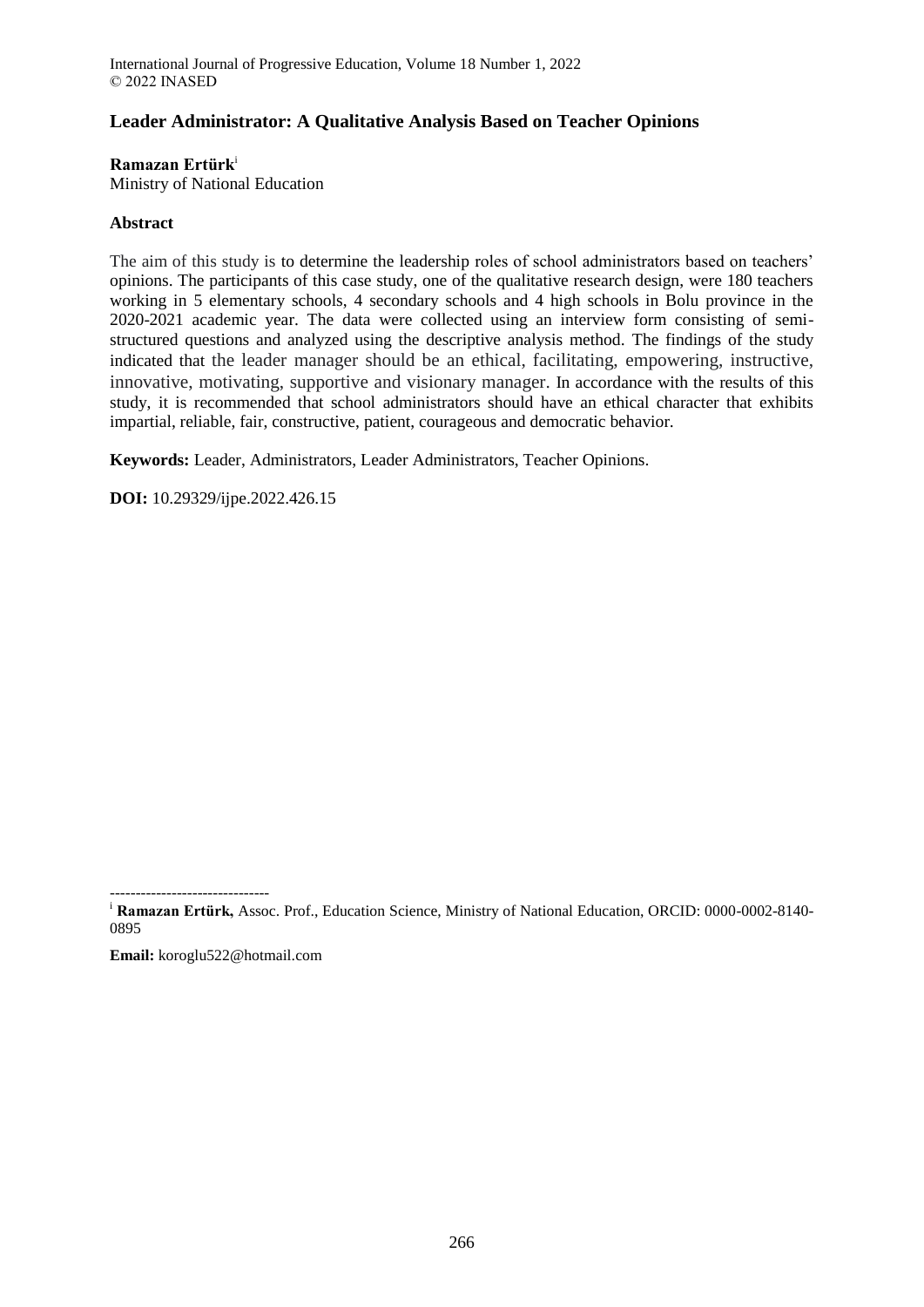# **INTRODUCTION**

Schools are the most important educational institutions for the development of society and reaching the level of modern civilization. The fulfillment of this task could be possible with the effective and efficient management of schools, the success of teachers, students and well-educated generations. This fact requires school administrators who are at the most important and strategic point to fulfill their offical duties as well as to have leadership skills since managing a school only by following official procedures would be inadequate to meet the requirements of the 21st century and the expectations of the community. In this context, the 21st century model of school administrator is supposed to inspire teachers and make them act together for a common goal. Thanks to his or her knowledge, characters and abilities, s/he should also guide and direct teachers, influence and motivate them about performing extra effort in addition to official work, as well as encouraging them to achieve the goals. School administrators are now expected not only to use their offical authority, but also to show their ability to inspire, to be able to perform their duties in order to be effective by keeping up with the change and development in the 21st century in which innovations and changes are rapidly experienced. A leader is the administrator who takes their power both from the offical authority given to them and from their ability to inspire, persuade and direct people.

What many definitions of a leader and leadership have in common is that a leader inspires, guides, directs and unites those around him under a common goal. Along with this, in the definitions made, the leader is the one who inspires and directs them to take an action for a common purpose (Sabuncuoğlu & Tüz, 2001). Similarly, the process of guiding and inspring people about fulfilling the objectives of the insitution (Hitt, Miller & Colella, 2006) is involved in the definition of a leader who directs, stimulates, unites teachers around the objectives of the institution and shows leadership behaviors by communicating effectively (Saylık, 2015). The leader inspires people and becomes a role model by stimulating the passion inside them. In addition to strategy, vision or strong ideas, he also appeals to people (Goleman, Boyatzis & McKee, 2002). The leader is the one who has the most influence and is expected to have the leadership responsibility (Hoy & Miskel, 2012). When the concept of leadership in education is taken into account, it is seen that the definitions made are customized on an instutional basis and contain characteristics similar to general definitions. Balcı (2009), for instance, defines the education leader as a critic, transformist, visionary, trainer, libertarian, authorized, ethical and liable person. Çelik (2015), on the other hand, expresses the school leader as the person who can transform the school's environment and surroundings into a productive and contenting environment in order to ensure learning and teaching conditions for teaching the students efficiently. The person who is defined as the leader at school is the school administrator. The school administratorw not only ensure that educational activities are carried out according to policies and laws, they also play an important role as a visionary, creative, initiator and leader person who turns changes into opportunities by taking risks and can use them for the benefit of the school (Gündüz & Balyer, 2012).

The leadership roles that school administrators are supposed to have are the roles that schools need to be effective and achieve their goals in a short time. Thanks to these roles and characters, they inspire teachers and students and become a role model for them (Tas, Celik & Tomul, 2007). Existing literature reveals positive relations between school leadership and effective schools with the leadership characteristics of school administrators (Özdemir & Sezgin, 2002; Kazancıoğlu, 2008; Yılmaz, 2010; Bolanle, 2013; Boonla & Treputthrat, 2014). Accordingly, school administrators are expected to have contemporary leadership behaviors and fulfill their duties and responsibilities effectively in order to make their schools influential and productive. In the studies focusing on the duties and responsibilities of school administrators, leadership and the characteristics of a leader are emphasized. For instance, while Sisman and Turan (2002) stated the features and behaviors of 21st century school administrators in the form of leadership, communication, group processes, program development, teaching and learning processes, performance evaluation; Kurt (2009) indicated that the school administrator who spends most of his time with offical routines such as controlling attendance and school administors who spends most of his time with teachers and students by encouraging them to achieve and makes them feel special are different concepts from each other. In addition, Chang (2001 in Balcı, 2009)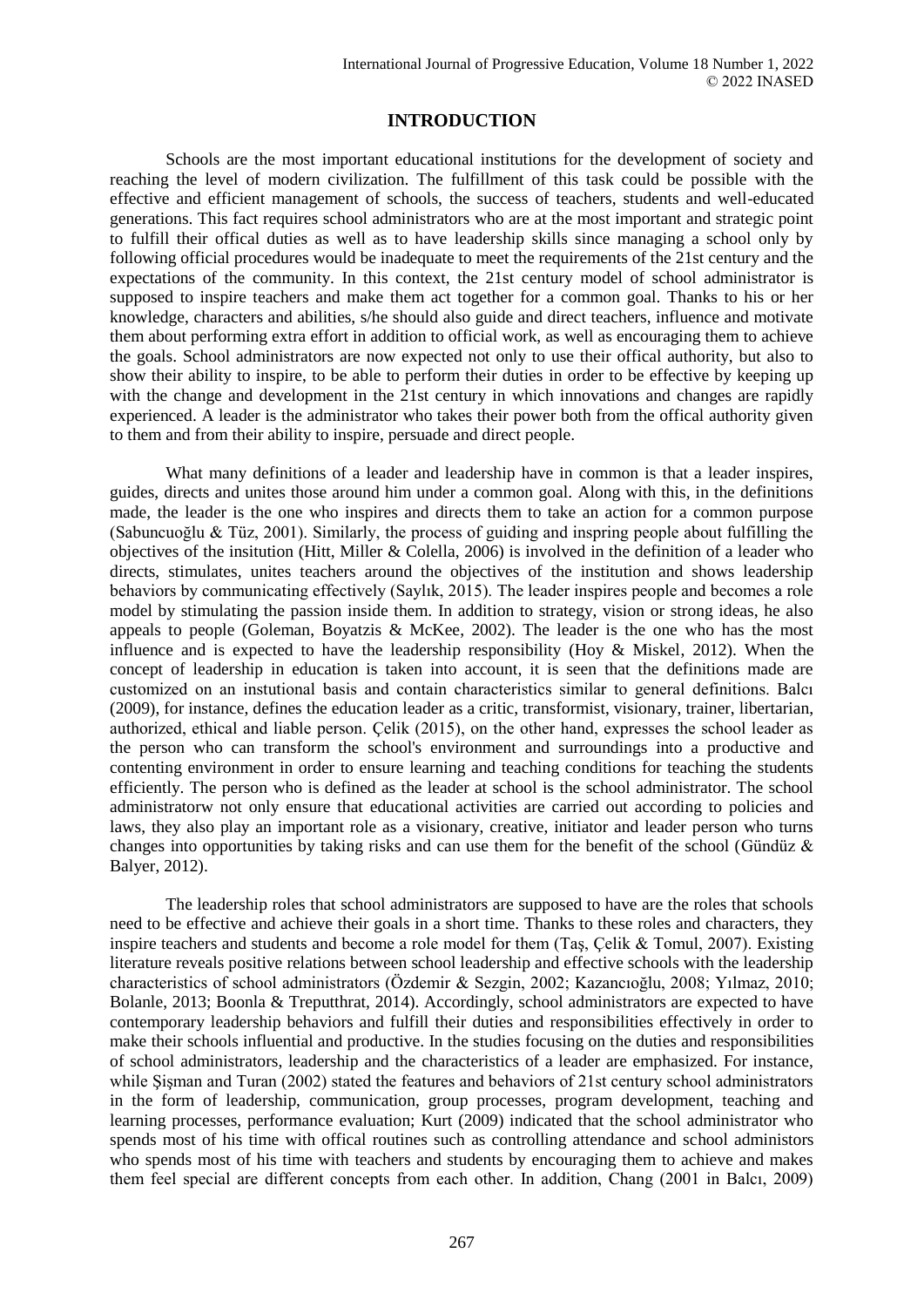emphasized that school administrators should be facilitators, conciliators, co-ordinators, problem solvers, observers, risk-takers who can maintain good relations among teachers, who can synthesize, concentrate on the purposes of education, who can use time effectively, who can develop education and support teachers to improve their quality, and who can take contributions for the school development from parents and the outer community of the school. As a result of innovations and changes in the concept of management, administrators with leadership power and ability, effective and successful administrators; institutions having leader administrators are also considered as successful institutions. Therefore, in the 21st century, the concepts of manager and administrator have been replaced by the leader administrator (Peker & Aytürk, 2000).

Meeting the requests of the employees of the institution for change contributes positively to the atmosphere of the institution. However, considering that the desires of employees for change are influenced by social structure and individual needs, it should be considered that the expectations of society and individuals would change as the structure of society and individual needs change. It is important for social harmony that schools, which are an important part of the education system and also one of the basic systems to meet social and individual expectations and needs, constantly renew and change themselves. In order to manage the process successfully, school administrators are expected to have leadership characteristics since it is very important for school administrators working at schools that will provide the innovation and change required in the 21st century to meet the educational needs of individuals and society by directing the behavior of teachers as a leader administrator. As for the significance of the study, it is considered that it will contribute to the literature by revealing the qualities of the leader administrator and guiding practitioners in the field. Furthermore, the aim of this study is to determine the leader executive roles of school administrators based on teachers' opinions. Taking this into consideration, research questions were addressed as follows:

- 1. What does a leader administrator mean to you?
- 2. What personal traits are they supposed to have?

#### **METHODOLOGY**

#### **Research Design**

Case study, one of the qualitative research methods, was used in the research. Qualitative research method is used when it is desired to obtain in-depth and comprehensive information about a subject (Patton, 2014). The case study, on the other hand, provides researchers with the opportunity to closely examine the data they have obtained in a specific context, and enables the holistic and meaningful features of real events to be investigated and revealed (Yin, 2003; Creswell, 2015). The model provides a more comprehensive collection of data, a detailed analysis of the questions asked to participants, and a detailed analysis of the data (Strauss & Corbin, 1990). In this context, it has been tried to reveal the views of teachers towards the leader administrator in depth and in detail. In the collection of data, interview technique was used in accordance with the case study.

#### **Study Group**

The study group of the research consisted of 180 teachers who worked in 5 elementary schools, 4 secondary schools and 4 high schools in Bolu province in the 2020-2021 academic year and they participated in the research voluntarily. In determining the study group, voluntary participation was taken into account (Baki & Gökçek, 2012), and convenient sampling (Yıldırım & Şimsek, 2015) was used, allowing the researcher to reach the participants quickly and practically. 97 of the teachers in the study group were female and 83 were male teachers; 92 of them are class teachers and 88 of them are branch teachers. 30 of the teachers are between 1-5 years; 34 of them are between 6-10 years; 38 of them are between 11-15 years; 42 of them are between 16-20 years; 36 of them have 21 years or more seniority.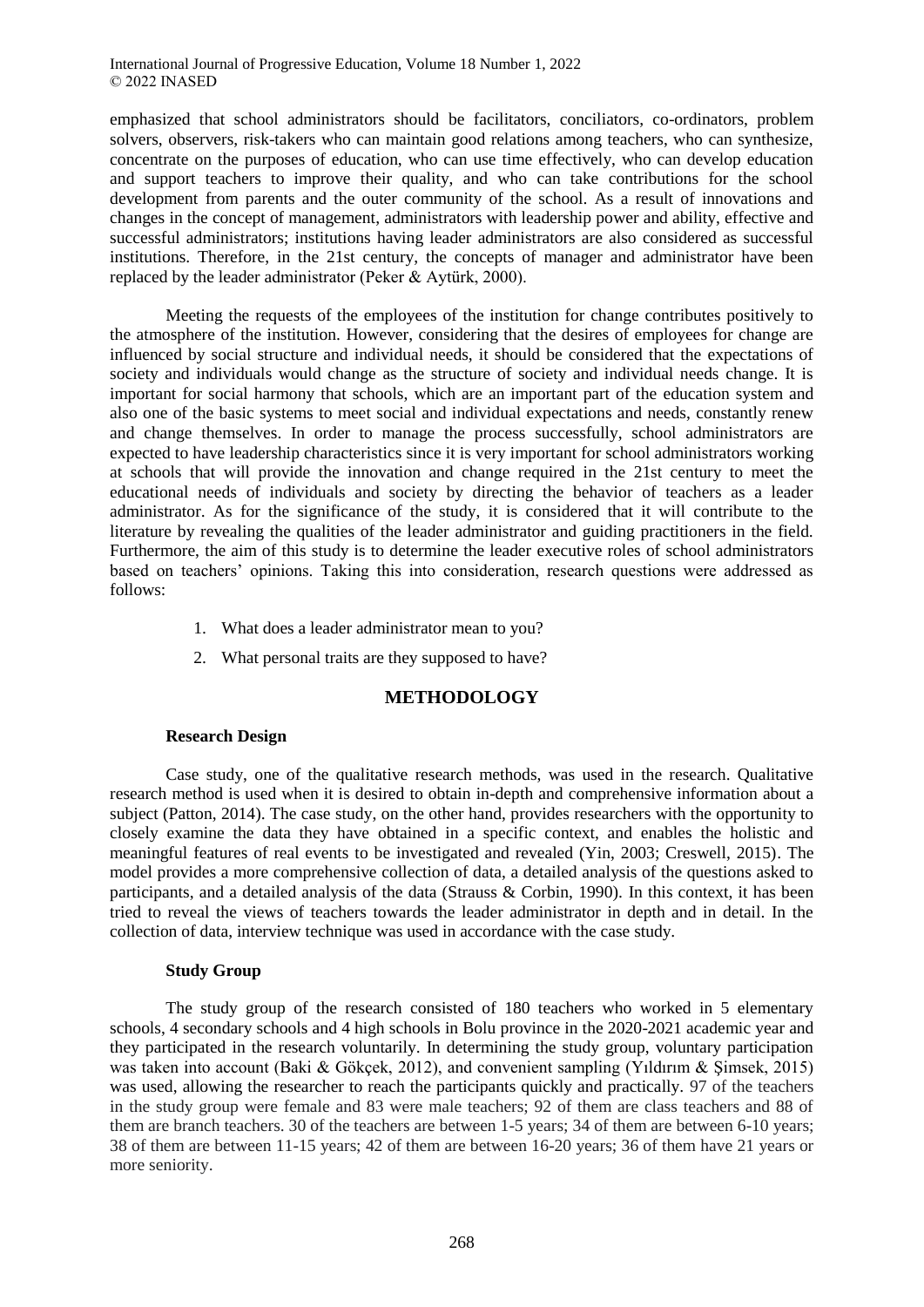### **Data Collection and Instruments**

In the study, an interview form consisting of semi-structured questions prepared with standardized open-ended question technique was used in order to reach a large number of participants and provide flexibility in data collection. Thanks to the interview form, it is possible to determine the similar and different opinions among the participants and make comparisons accordingly (Yildırım  $\&$ Şimşek, 2015). In the interview form, open-ended questions such as "What does a leader administrator mean to you?" "What personal traits are they supposed to have?" were asked as general questions and the questions were divided into sub-sections according to the explanations from the participants and thus the attitudes and characteristics of the leader administrator were analyzed in detail. After the interview form was examined by faculty members who were experts in the field of education management, the necessary revisions were made, and it was administered to 3 participants outside the research group for the pilot study, and the items on the form were found to be comprehensible. After the preliminary application, the interview form was finalized.

The data were collected through individual interviews with the teachers working in 5 elementary schools, 4 secondary schools and 4 high schools in Bolu in October during 2020-2021 academic year and transcribed the interview form. Interviews were conducted at lunch times and at the end of the lessons without disrupting the course activities of the teachers. Interviews made with teachers over 30 days lasted 4 minutes on average and 12 hours in total. This research was examined in the Ethics Committee on Human Research in Social Sciences at Bolu Abant Izzet Baysal University and was found to be ethically appropriate.

### **Data Analysis**

The data were analyzed using the descriptive analysis method. The output obtained as a result of descriptive analysis are organized within the scope of the themes revealed by the research questions and direct citation are included in order to reflect the views of the interviewed participants clearly (Yıldırım & Şimsek, 2015). Before the coding, the data were analyzed. After that, codes were created based on the words and phrases that were crucial for the purpose of the research. Codes are categorized based on their realationships among each other. At this point, themes were categorized into sub-sections meaningfully in the emerging categories. The codes of teacher opinions about leader administrator were categorized into their similar characteristics and themes. As subjecting them into a deeper process, the data analyzed through the opinions obtained from the teachers were presented in sub-categories which could not be noticed in descriptive analysis in a way that the reader could understand by bringing similar concepts together. The frequency of the codes that make up the themes is indicated in the parenthesis. Participant opinions are supported by direct citations. The findings obtained have been explained and interpreted accordingly (Maxwell, 1996).

Realiability in qualitative research is associated with consistency of research processes. In qualitative research, clear and understandable questions, consistency between codings, determining the role of the researcher are the issues aimed at ensuring reliability (Miles & Huberman, 1994). In this sense, the external realibility of the data was increased by detailed explanations about the role of the researcher, the teachers who are the data source in this research, the conceptual framework used in data analysis and all the processes followed. In order to increase the internal reliability of the research data, data analysis was carried out depending on the predetermined and detailed conceptual and theoretical framework. The sub-categories obtained by bringing similar concepts and the codes related to these sub-themes together were examined by two faculty members who are experts in education management and measurement evaluation within the scope of their validity studies, and the appropriateness of sub-categories and codings of the themes were checked by comparison. In the analysis, interview forms were given sequence numbers and these sequence numbers were used in the citations. Miles and Huberman's (1994) Reliability = Consensus/Consensus + Dissensus  $X$  100 formula was used in the study. The consistency rate of the analyses was calculated as 89%. Since the consistency percentage of 70% and over is considered sufficient, reliability was achieved in the analysis. In qualitative research, internal validity is related to whether the findings obtained are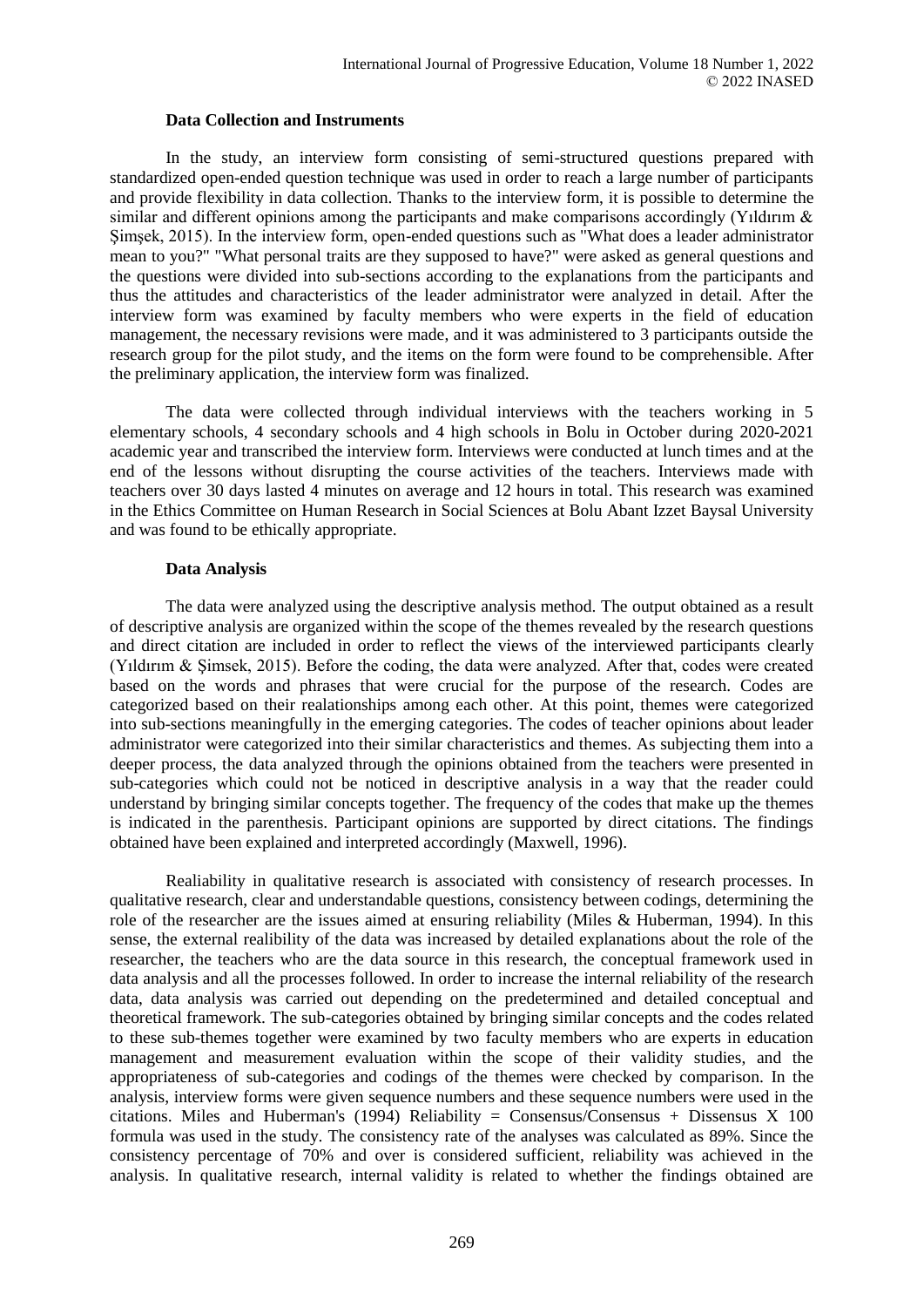significant or not and their reliability transferable to other external current situations or appropriateness (Miles  $\&$  Huberman, 1994). The integrity and consistency of the findings were constantly reviewed by the researcher to increase the internal validity of the research data. Interview schedule was adjusted accordingly to ensure long-term interaction in interviews with teachers. Expert faculty members on the subject of research were requested to examine the research in various dimensions. In order to increase the external validity of qualitative data, the preparation of the interview form, the collection of data and the processes were explained in detail. In addition, subcategories and codes were clearly presented.

### **FINDINGS**

In this section, the findings of the teachers' opinions on the concept of a leader administrator are presented in a table. In this context, teachers' views on the concept of a leader administrator are shown in Table 1.

**Table 1. Teachers' views about leader administrator**

| Themes               | Codes        |     |
|----------------------|--------------|-----|
|                      | Ethical      | 133 |
|                      | Facilitating | 98  |
| Leader Administrator | Innovative   | 82  |
|                      | Motivating   | 79  |
|                      | Instructive  | 70  |
|                      | Empowering   | 67  |
|                      | Visionary    | 66  |
|                      | Supportive   | 60  |

According to Table 1, teachers considered the leader administrator as ethical, facilitating, innovative, motivating, instructive, empowering, visionary and supportive.

Teachers' views on the concept of a ethical leader administrator are shown in Table 2.

**Table 2. Teachers' views about ethical leader administrator**

| <b>Themes</b> | Codes                     |    |
|---------------|---------------------------|----|
| Ethical       | Being neutral             | 19 |
|               | Being reliable            | 17 |
|               | Being empathetic and fair | 17 |
|               | Being prudent             | 16 |
|               | Being constructiveness    | 15 |
|               | Being equal to all        | 14 |
|               | Being patient             | 12 |
|               | Being courageous          | 12 |
|               | Being democratic          |    |

According to Table 2, teachers expressed the leader administrator as a neutral  $(f=19)$ , reliable  $(f=17)$ , empathetic and fair  $(f=17)$ , prudent  $(f=16)$ , constructive  $(f=15)$ , equal to all  $(f=14)$ , patient  $(f=12)$ , courageous  $(f=12)$  and democratic  $(f=12)$  under the category of ethical. Some of the views of teachers on the ethical leader administrator category are as follows*:* 

*"Leader management means being solution-oriented, fair and equal to all." (T29), "School administrator is a leader administrator who performs his official work neutrally. Namely, a teacher would be chosen for representing the school in an event and if the administrator suggests that a teacher that is close to him would join it, he can't be a leader administrator. In such a case, he has only fulfilled officially what he is asked to do." (T60), "The leader administrator must be realiable. An unreliable administrator cannot lead teachers." (T123), "I think the leader administrator should be fair. School administrators cannot be a leader administrators if they are not fair in rewarding teachers, arranging weekly schedules, distribution of duties, etc. If the administrator becomes fair in*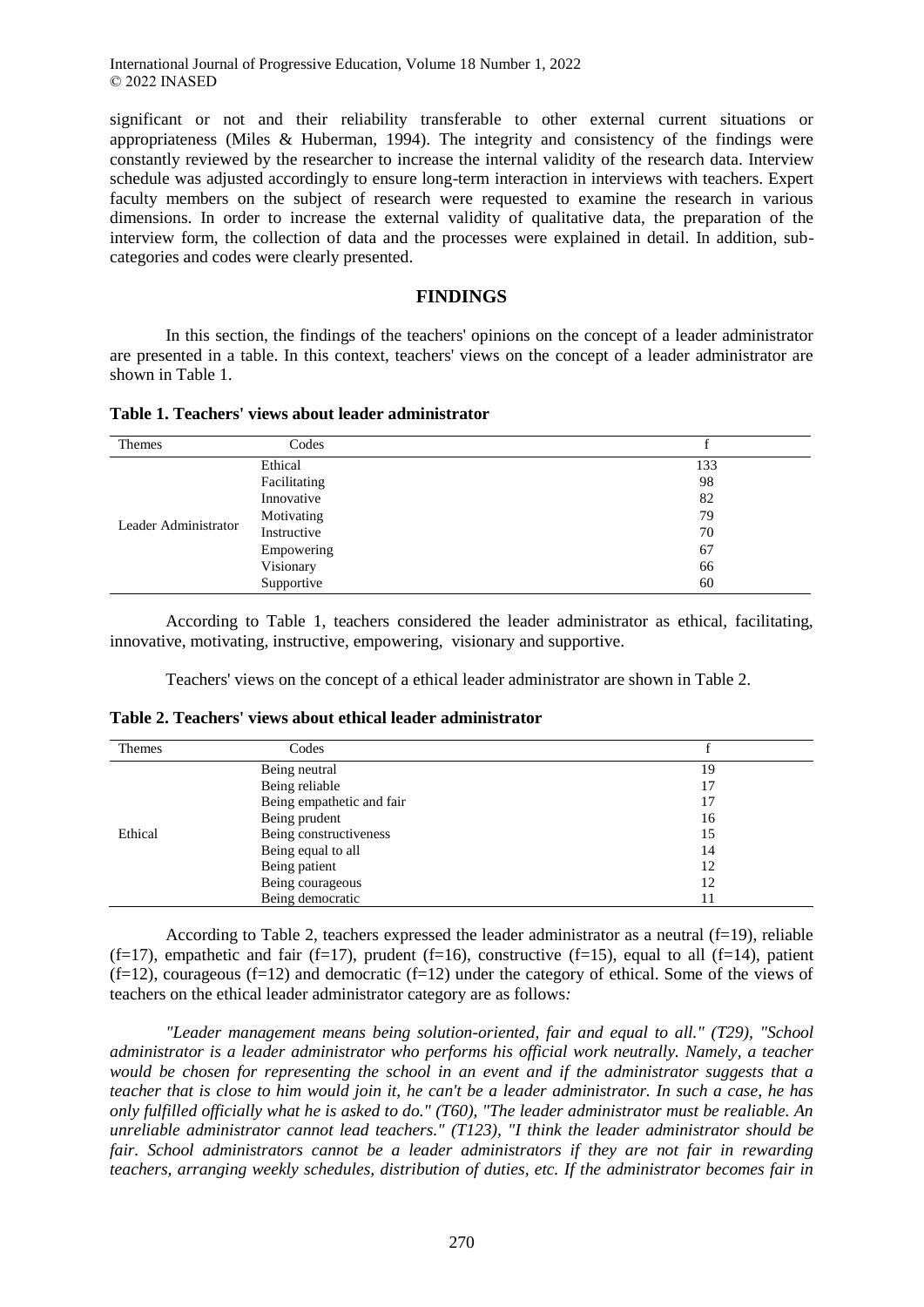*performing these official procedurs, he can be the leader administrator." (T98), "The leader administrator must be patient. He should wait for the work to be completed patiently. School administrators must do the work that the supreme institutions requested to do with patience, by displaying ethical behavior without offending anyone. Only then can they be the leader administrator." (T152).*

Teachers' views on the concept of a facilitator leader administrator are shown in Table 2.

**Table 3. Teachers' views about facilitator leader administrator**

| Themes      | Codes                                             |    |
|-------------|---------------------------------------------------|----|
| Facilitator | Determining the goals and objectives              | 16 |
|             | Preparing environments for solving problems       | 15 |
|             | Being open to different solutions                 |    |
|             | Supporting learning                               |    |
|             | Collaborating to achieve goals and objectives     |    |
|             | Creating teams for activities                     | 10 |
|             | Working to improve jobs and functioning           |    |
|             | Ensuring employees with autonomy and self-control |    |
|             | Ensuring employees to express their opinions      |    |
|             | Being accessible                                  |    |

When the Table 3 is examined, it is seen that teachers consider the qualities of a leader administrator as being facilitator, guiding in setting goals and objectives  $(f=16)$ , setting the environment for solving problems (f=15), being open to different solutions (f=12), supporting learning  $(f=11)$ , collaborating to achieve goals and objectives  $(f=11)$ , creating teams for activities  $(f=10)$ , working to improve jobs and functioning  $(f=9)$ , ensuring employees autonomy and self-control in their jobs (f=8). Furthermore, it has been suggested that there should be qualities such as ensuring that employees express their opinions  $(f=4)$  and being accesible  $(f=2)$ . Some of the teachers' views about the facilitating theme of the leader administrator are presented below as citation:

*"The leader administrator should guide teachers in determining the school's goals and objectives." (T42), "Instead of magnifying problems, the leader administrator provides the appropriate environment for solving problems." (T162), "The leader administrator is the administrator who helps teachers learn as the primary source of learning." (T144), "The leader administrator must achieve the objectives of the school and ensure teachers' collaboration." (T136), "The leader administrator should create teams and ensure activities to be easier instead of conducting them only by certain teachers." (T170), "The leader should be able to ensure that teachers are autonomous while doing their jobs, and support teachers about making their own decisions in terms of teaching process." (T81), "The leader administrator is the administrator who is accessible in his room when asked. It's hard for me to reach my school administrator. The door is closed most of the time." (T121).*

Teachers' views on the concept of a innovator leader administrator are shown in Table 4.

**Table 4. Teachers' views about innovator leader administrator**

| Themes    | Codes                |    |
|-----------|----------------------|----|
| Innovator | Being receptive      |    |
|           | Being innovator      | 20 |
|           | Creating new ideas   | 18 |
|           | Taking risks         | 14 |
|           | Supporting new ideas |    |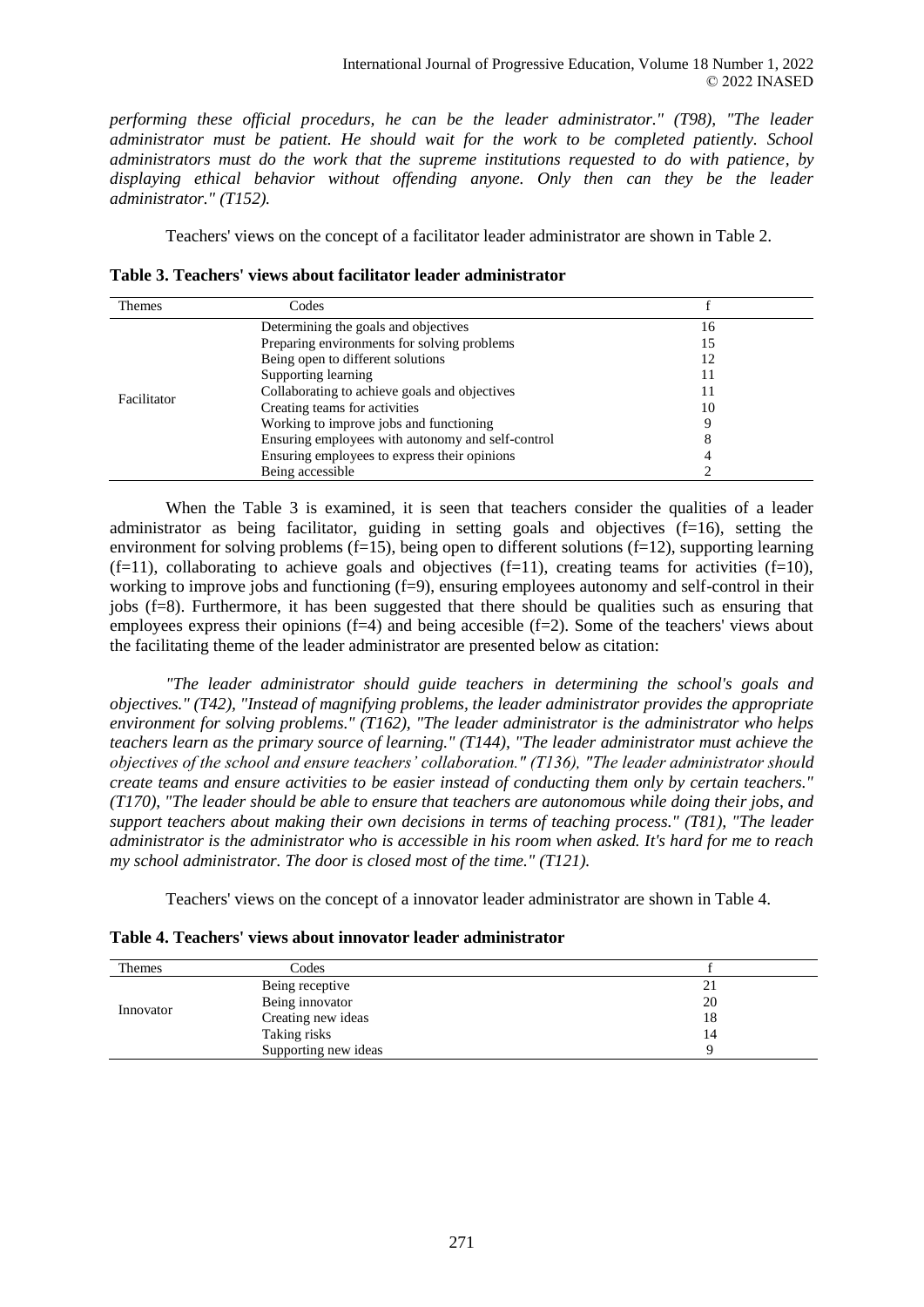According to the opinions of the teachers' in Table 4, the characteristics that should be present in the leader administrator under the category of innovator: receptive  $(f=21)$ , innovator  $(f=20)$ , creating new ideas (f=18), risk taker (f=14), and supporting new ideas (f=9). Some of the teachers' views about the innovator leader administrator are presented below in the form of citation:

*"The leader administrator is supposed to be receptive while performing routine work." (T145), "They should be innovators. They should welcome change. They are supposed to ensure that the school can keep up with the change." (T99), "The leader administrator is a risk taker. Administrators should sometimes be able to show leadership behavior by taking risks." (T85), "The leader administrator should not only implement the offical requirements, but also come up with new ideas and support new ideas." (T108), "Leader administrator is an innovator who brings a different concept to the educational environment and who gets the ideas of the people he works with in all processes (T26)"*.

Teachers' views on the concept of a motivator leader administrator are shown in Table 5.

**Table 5. Teachers' views about motivator leader administrator**

| <b>Themes</b> | Codes                                  |    |
|---------------|----------------------------------------|----|
| Motivator     | Motivating                             | 16 |
|               | Inspiring                              | 15 |
|               | Activating                             | 14 |
|               | Directing and supporting               | 13 |
|               | Being a source of inspration           |    |
|               | Determining and achieving of the goals | 10 |

According to Table 5 teachers expressed the leader administrator as someone with the ability to motivate (f=16), inspire (f=15), activate (f=14), direct and support (f=13), become a source of inspiration  $(f=11)$ , determine and achieve goals  $(f=10)$  under the theme of the motivator. Some of the teachers' views about the motivator leader administrator are presented below in the form of citation:

*"The leader should motivate teachers to perform their work. He should be able to increase teachers' motivation to carry out extra roles as well as supervising them about official duties. For example, it is the leader administrator who can create a project on behalf of the school by motivating teachers." (T155), "In addition to his offical authority, leader is a person who inspires teachers and enables them to work." (T88), "The leader administrator is the one who inspires and sets goals for school employees and manages to mobilize all school employees to achieve these goals. Otherwise, the employees wouldn't perform something else except their work and the school would just continue to function normally." (T132), "A leader administrator is supposed to direct teachers and ensure that the activities are carried out with great enthusiasm." (T55).*

Teachers' views on the concept of a instructor leader administrator are shown in Table 6.

**Table 6. Teachers' views about ınstructor leader administrator**

| Themes     | Codes                                                            |    |
|------------|------------------------------------------------------------------|----|
|            | Guiding teachers and students                                    | 24 |
|            | Creating a positive $\&$ organized teaching-learning environment | 18 |
| Instructor | Promoting learning                                               | 12 |
|            | Supporting professional development                              | 10 |
|            | Effective management of the educational process                  |    |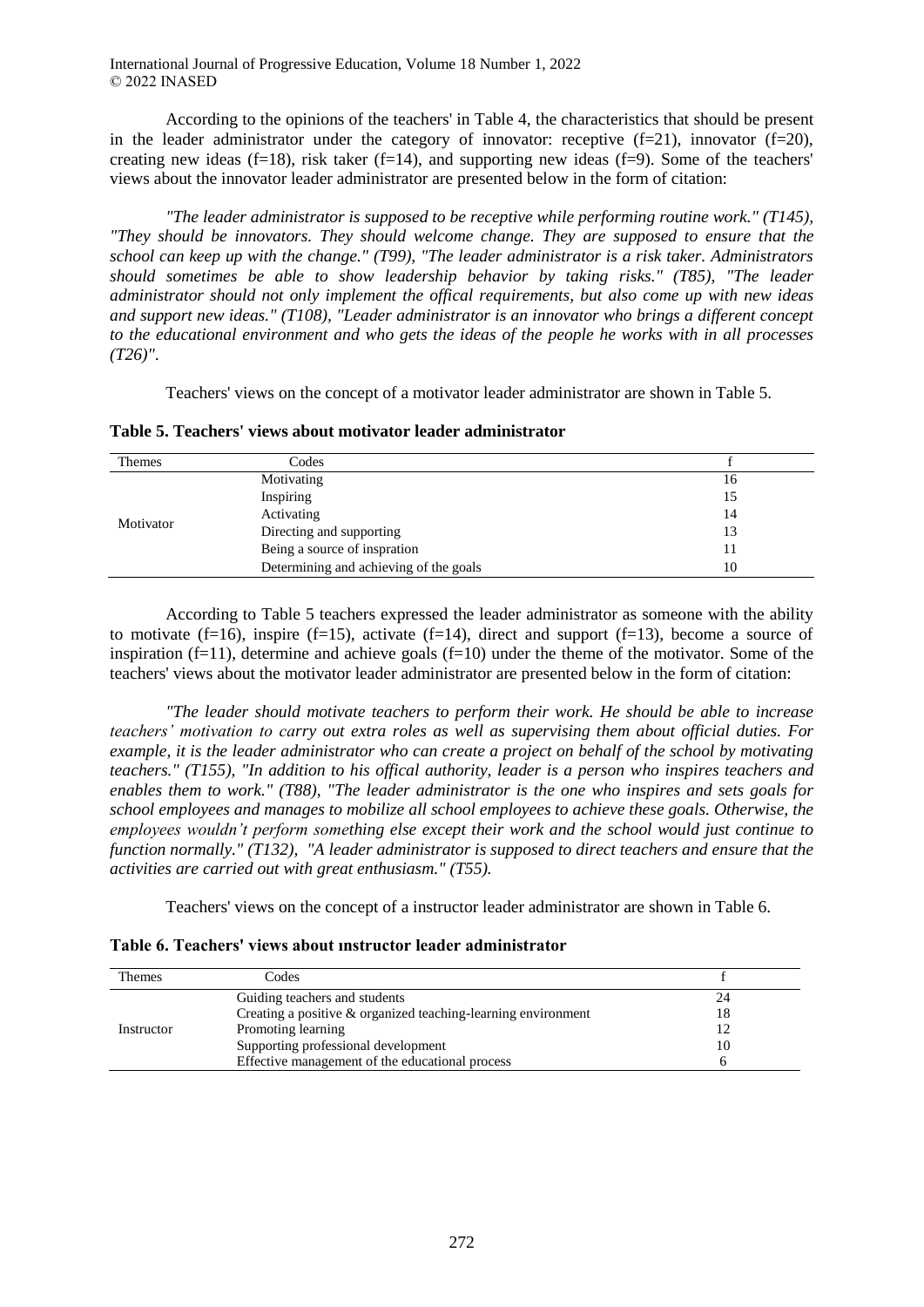Based on the teachers' opinions in Table 6, the characteristics of the leader administrator under the category of instructor; guiding teachers and students  $(f=24)$ , creating a positive and organized teaching-learning environment (f=18), promoting learning (f=12), supporting professional development  $(f=10)$  and effective management of the educational process  $(f=6)$ . Some of the teachers' views about the instructor leader administrator are presented below in the form of citation:

*"The leader administrator should be able to guide teachers and students. He is supposed to have background information not only to guide teacher in educational issues, but also the students in terms of learning and development." (T100), "............. If there are no factors that adversely affect teaching and learning at a school, and there is a convenient environment to improve teaching and learning, which is provided by administrator, it is evident that this administrator is a leader administrator." (T139), "Administrator leader is a person who strives for the school to be a learning institution, encourages learning and participation of teachers in congresses, workshops, etc. for their professional development." (T35).*

Teachers' views on the concept of a empowering leader administrator are shown in Table 7.

| <b>Themes</b> | Codes                                    |    |
|---------------|------------------------------------------|----|
| Empowering    | Motivating                               | 18 |
|               | Contributing to professional development | 16 |
|               | Participation in taking decision         |    |
|               | Transfering the authority                |    |
|               | Providing autonomy                       |    |
|               | Accountability                           |    |

**Table 7. Teachers' views about empowering leader administrator**

According to the opinions of the teachers' in Table 7, the characteristics that should be present in the leader administrator under the category of empowering; motivation (f=18), supporting professional development (f=16), participation in taking decision (f=13), transfering authority (f=11), providing autonomy  $(f=6)$ , and accountability  $(f=3)$ . Some of the teachers' views about the empowering leader administrator are presented below in the form of citation:

*"It is the official duty of teachers to attend class. However, if school administrators motivate teachers as a leader administrator about attending the class, teachers will make more efforts in their classrooms." (T137), "The leader is the person who supports the professional development of teachers by being an expert in the area." (T108), "...... If the administrator allows teachers to participate in decision making processes, he can become a leader administrator. A administrator who takes decision indivudually and says that this decision will be implemented cannot be expected to be a leader administrator." (T68), "The leader is the one who can transfer some of his authority to the teachers by relying on them." (T86), "Along with ensuring that the teachers perform their duties within the framework of official requirements, a leader administrator is the person who can provide autonomy to the teachers in their decision making processes about the work they perform in the classroom" (T126).*

Teachers' views on the concept of a visionary leader administrator are shown in Table 8.

| Table 8. Teachers' views about visonary leader administrator |  |  |  |  |
|--------------------------------------------------------------|--|--|--|--|
|--------------------------------------------------------------|--|--|--|--|

| Themes   | Codes                            |    |
|----------|----------------------------------|----|
|          | Forseeing the future             | ∠∠ |
|          | Creating vision and directing it |    |
| Visonary | Analyzing event                  |    |
|          | Improving the institution        |    |

According to Table 8 under the visionary theme of the leader administrators were found to be someone who foresees the future (f=22), creates vision and directs it (f=21), analyzes events (f=12)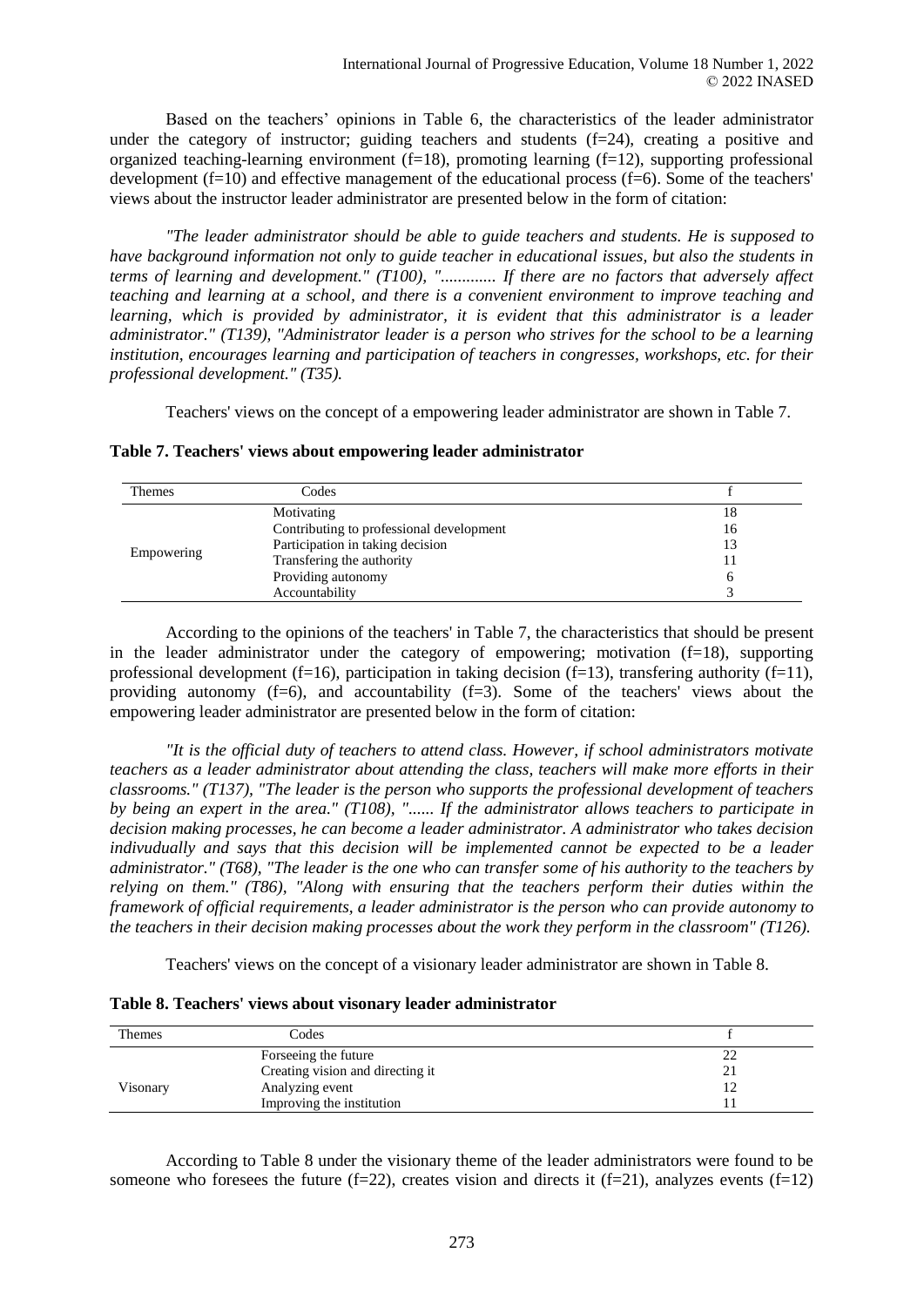and improves the instutition (f=11). Some of the teachers' views about the visionary leader administrator are presented below in the form of citation:

*"If the administrator prepares the school for the future, he is the leader administrator." (T1), "The person who creates a vision about the school and directs this to the teachers can be the leader administrator." (T156), "…He is the one who prepares the school for the future according to the changes and developments by keeping up with the changes and developments in the world." (T50), "It is the leader administrator who enhances the development of the school." (T29).*

Teachers' views on the concept of a supportive leader administrator are shown in Table 9.

| <b>Themes</b> | Codes                            |    |
|---------------|----------------------------------|----|
|               | Appreciating                     |    |
|               | Asisting                         | 14 |
| Supportive    | Providing resources              |    |
|               | Making decisions collaboratively | 10 |
|               | Providing emotional support      | 8  |

**Table 9. Teachers' views about supportive leader administrator**

According to Table 9 teachers expressed the leader administrator as someone who appreciates  $(f=15)$ , assists  $(f=14)$ , provides resources  $(f=13)$ , makes decisions collaboratively  $(f=10)$ , and provides emotional support  $(f=8)$ . Some of the teachers' views about the supporting leader administrator are presented below in the form of citation:

*"School administrators are the leader administrators whey they appreciate teachers for what they've performed. This is a support for the teacher." (T12), "It is clearly stated in the regulations that teachers can receive documents such as certificate of achievement or certificate of excellence. Apart from these, the leader administrator is a person who appreciates teachers orally and with his attitudes." (T87), "The leader administrator is a person who supports teachers by striving to provide resources such as materials they need, etc." (Ö96), "The leader administrators are also supposed to make decisions collaboratively by caring about teachers' opinions." (T77),"If the administrator makes me feel precious, he is the leader administrator for me." (T12), "A leader administrator is someone who is frank, honest, affectionate to students and employees." (T152).*

# **RESULTS, DISCUSSION AND RECOMMENDATIONS**

The result of the research put forward the characteristics of the leader administrator according to the opinions of the teachers.

According to the research, the leader administrator is the one who is ethical, facilitating, empowering, instructive, innovative, visionary, motivator and supportive. The results also show that teachers expect school administrators to be ethical, facilitating, empowering, instructive, innovative, motivating, supportive and visionary. Schools, a social unit, are the institutions that need to be renewed continuously according to the changes and developments in terms of their structure, aims and performance (Şişman, 2011). The leadership of the school administrator is considered as an important factor for change to be carried out. The school administrator who will carry out the change effectively is expected to be innovative, empowering, facilitating, motivating, instructive, ethical and visionary leader, along with the fact that the presence of a leader is necessary to change school, explore problems, create a new vision (Fullen, 2007; Liu, 2013). Because of the incompetency of the traditional and authoritarian management style to make schools effective requires administrators to have different skills and characteristics today, the ethical, facilitating, empowering, instructive, innovative, motivating and visionary characters of the school administrators as leaders are important in terms of making themselves and the schools more successful. Similarly, Çelik (2001) stated that the quality of education can only be improved by the leadership abilities of school administrators, while Kark (2004) attributed school success to the leadership of administrators.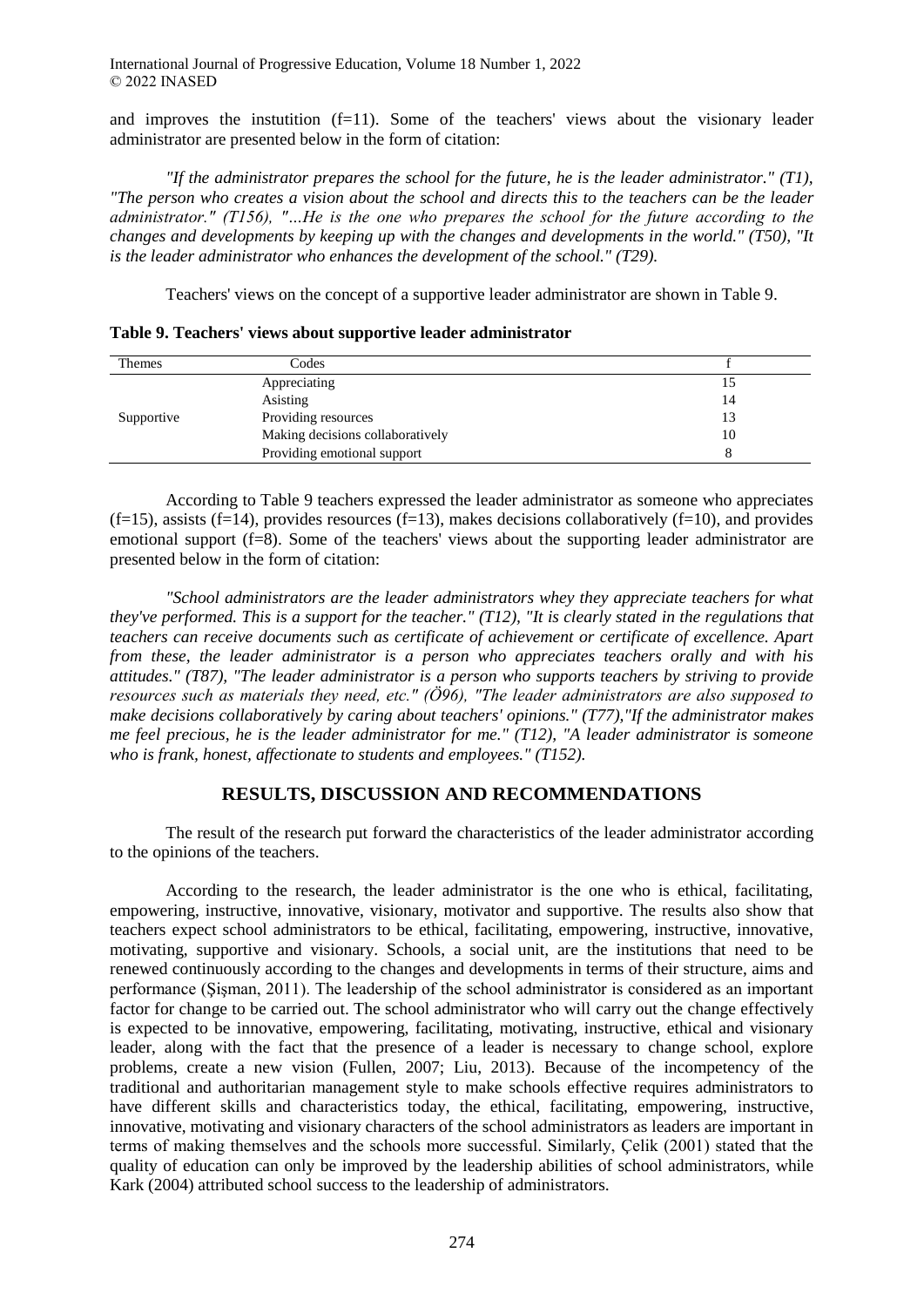School administrators should carry out ethical personality traits that are impartial, reliable, prudent, understanding, fair, courageful and democratic as well as being a leader who will carry out the change. The incompetency of ethical leadership character of administrators is one of the most important problems faced by institutions because it leads to an unfair, partial and unreliable school culture and atmosphere (Monahan, 2012). School administrators are expected to fulfill their duties within the framework of laws and policies, as well as to comply with professional ethics principles (Pehlivan, 2001). In the globalized world, where democracy became more important in the early 21st century, ethical values began to gain importance in education management. To this end, school administrators are required to carry out their studies within the framework of democratic values and universal ethical principles. Considering the importance of value judgments in determining and carrying out educational objectives, the importance of the school administrators of our age acting in accordance with ethical principles occupies an important place. Therefore, school administrators who want to meet the neccesitites of the time should strive to increase the level of success of all students by acting honestly, fairly and morally as an ethical leader administrator (Akbaba & Sarıkaya, 2017). In addition, it is an undesirable behavior that negatively affects team work and cooperation, which are very important for schools today. Because of the fact that the undemocratic administrator does not count in his/her employees at the decision making processes and does not give them a chance to express themselves freely, their participation in the activities will be low. In this framework, the ethical behavior of the administrators will reduce the problems in the school as well as making it easier for them to overcome the problems experienced. Considering that schools are institutions where moral and ethical values are prioritized and human relations are intensely experienced, it should be remembered that administrators should first exhibit ethical personal traits themselves in order to create a convenient school culture and atmosphere. They should be role-models for teachers, students and other stakeholders of the school with these characters.

Characters of the facilitating leader administrator according to teachers are guiding in determining goals and objectives, preparing environments for solving problems, asisting to learn and being open to solutions, collaborating to achieve goals and objectives, creating teams for activities, striving to improve jobs and functioning, providing employees with autonomy and self-control in their work, ensuring employees' opinions and being accessible The leader administrator should be able to guide teachers in determining the objectives and goals of schools. However, in order to achieve this and guide teachers in setting goals, the administrator must be an expert. In solving problems encountered in schools, an administrator who is open to teachers' solutions can allow the problem to be solved more easily because teachers are practitioners at school and they can come up with more practical solutions to solve problems. Schools are social institutions where communication is required, so by being open to new ideas or solutions school administrators will contribute significantly to the functioning of the school.

Many activities carried out at schools are practices that require teamwork and cooperation. Therefore, school administrators should be able to form teams at schools by ensuring that activities are performed effectively and efficiently with cooperation and team spirit. The school administrators providing autonomy to the teachers while doing their jobs will contribute to them and increase students' success by enabling them to be more effective in educational practices. In addition, since the autonomous behavior of teachers contributes positively to education, teachers should be provided with the opportunity to use new methods and techniques, to take into account the needs of their students, to be able to make their own decisions in teaching and to implement these decisions. If teachers are allowed to join in decision-making processes, they can also be more willing and efficient to implement the decision. Teachers should be able to make individual decisions in the classroom and apply their own approaches. Thus, teachers will get more connected to their professions, their level of motivation will increase and they perform their job with great passion (Ertürk, 2020).

The facilitating leader administrator, who creates high-performing teams and maintains their existence and functioning, must have features such as transfer of authority, collaboration, creativity, transparency, feedback and development (Bens, 2007). As leader administrators, they strive to prepare an environment where employees can accomplish their duties with a strong personal activity thanks to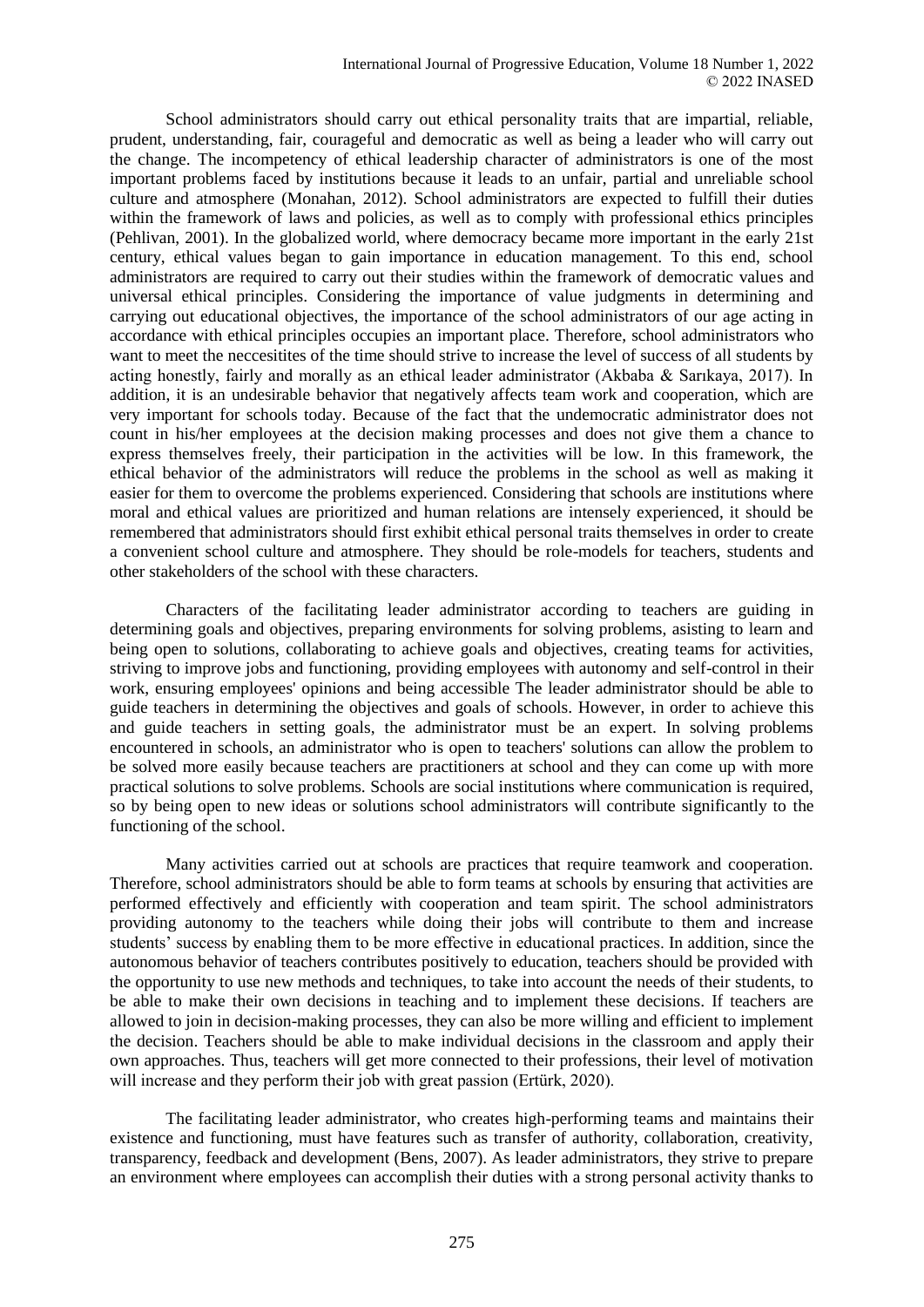their facilitating roles as school administrators. In accordance with the characteristics of the school, facilitating school administrators must facilitate things, eliminate difficulties and keep morale high (Töremen & Karakuş, 2008). This makes it necessary for school administrators to become facilitating lead administrators. Facilitating leaders provide employees with the necessary resources while doing their jobs, train them to perform their duties individually, try to create an institutional culture, agreeable for common purpose where there is sustainable learning, cooperation and close relations among employees (Töremen, 2004). Facilitating leader administrators try to create a common vision by helping all stakeholders of the school and meeting with them and authorizeing them (Lashway, 1997; Aytaç, 2000). Facilitating leaders form and coordinate their teams with the spirit of cooperation and care about cooperation and participation (Quigley, 1998). Facilitating leadership roles involve consistency, collaboration, developing a common vision, adapting to change, training staff, facilitating learning, planning, motivating, devoloping trust and value management. The concept of facilitating leadership, based on supporting and empowering those who work, aims at improving employees' selfconfident and their participation in decisions. Facilitating leaders provide the necessary resources for employees, improve communications, and try to create institutional culture with their supporting and problem-solving skills (Randolph, 2000). As a result, the facilitating leader administrator is the one who collaborates with the teachers to facilitate all the work at school. In this context, it can be stated that the results obtained in this research are in line with pervious the literature.

Administrators who are innovative, receptive, who come up with new ideas and who can take risks, have innovative leader characters. In today's technology and innovation period, it is easier for school administrators to focus on innovation and come up with new ideas. They should care about these ideas to make it easier for schools to adapt to these changes and innovation because when schools do not adapt to the changes and innovations, educational activities are negatively affected and the students fall behind the characteristics of the age and society. The changing needs of the society in the 21st century, rapidly-developing science and technology require institutions to focus on innovation. Therefore, it is essential for schools to have innovative leader administrators in order to benefit from innovations and adapt to them. As institution leaders, school administrators play a key role in building innovation management skills because innovative leader administrators create and manage the culture that promotes innovation in the institution by managing resources and energy, empowering and legitimising to innovative actions (Jaskyte, 2004), playing an active role in developing and supporting innovation, specifying the vision of innovation in the institution with clear goals and spreading innovation practices to all levels of the institution (Cormican & O'Sullivan, 2004; Patterson, Kerrin & Ghetto-Roissard, 2009). In order to create innovation and development based on insitutional creativity and learning skills at schools and to make it permanent, it is necessary to have innovative insitutional culture at schools, leaders who perceive the importance of innovation and employees who consider innovation as the most important principal of their profession (Gülşen & Gökyer, 2010). The ability of school administrators to create innovative school culture and atmosphere will both increase the capacity of innovation in the institution and contribute to all employees supporting innovation by bringing new skills and knowledge at schools related to the innovation process (Bülbül, 2012). The innovative culture and atmosphere created at schools will affect the interactions and performance of all employees because the climate of innovative institutions that promote creativity is the first mechanism in which innovative behavior can develop (Chou, Shen, Hsiao & Chen, 2010). Innovative leader administrators at schools will create innovative school culture and teachers who have adopted the concept of innovation. Moreover, as a leader administrator, it has become a necessity in the 21st century for school administrators to improve themselves, to follow innovations in their fields and to be innovative to meet the expectations of the community from schools. With the rapid changing and developing of science and technology, it is necessary for schools, which are the most important educational institution, to be innovative and educate students in accordance with the age.

Motivating administrators are people with the ability and characters to motivate, inspire, activate, guide and support, aim and achieve success. These characteristics of them are very important to get efficient results obtained by motivating, inspiring and directing teachers and improving their performance. The school administrator can make the school successful, but he cannot achieve it on his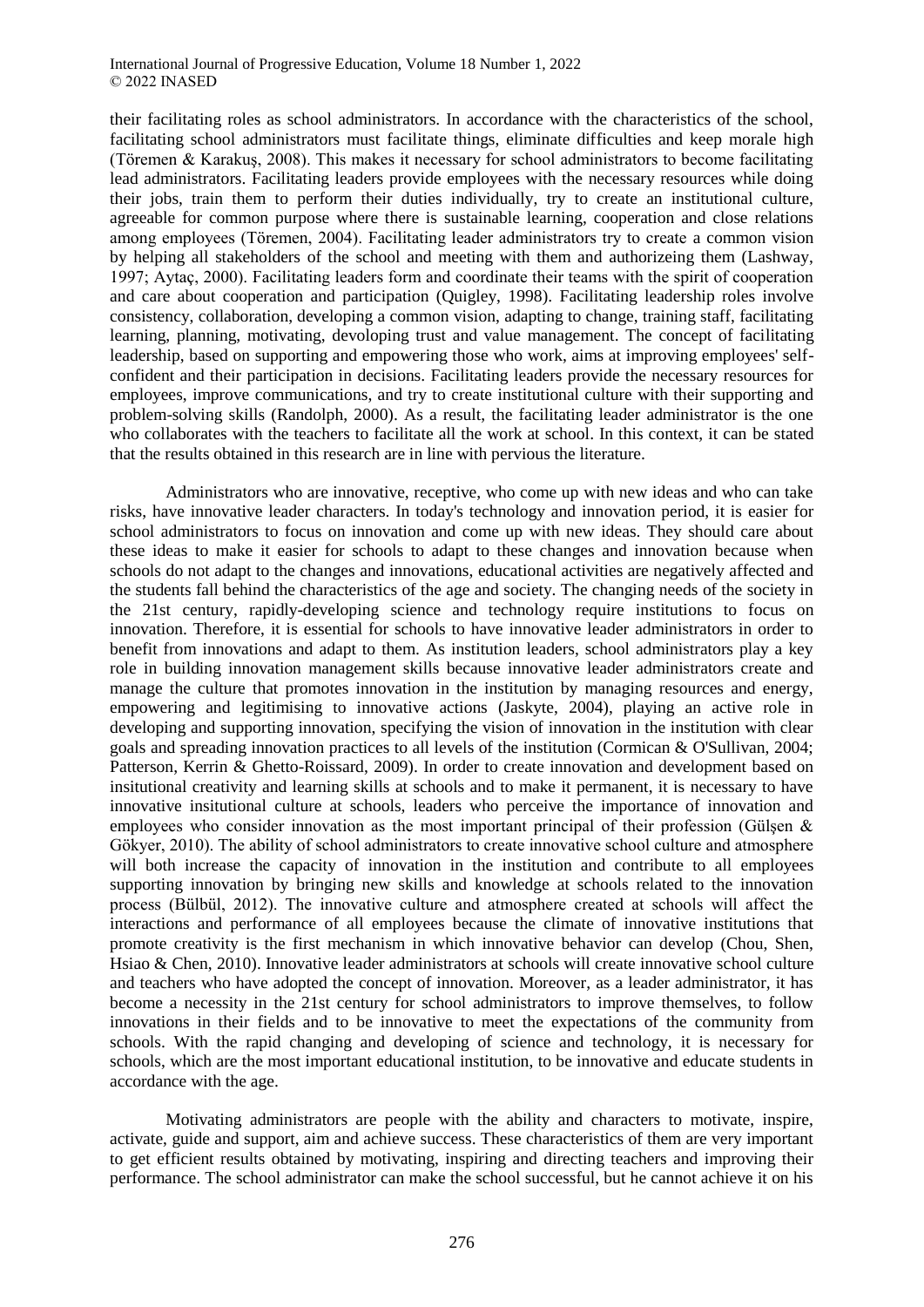own. Teachers must also be included in the process as a team. They are required to be motivated effectively to form a team, and guided by the administrator. Motivating leaders use different means of inspiring patterns rather than using authority to achieve goals, and leaders and employees get involved in a high level of motivation activities (Burns, 1978). These practices include bonus as prize, appreciation, praise, value, participating decision making processes such as psychosocial development, promoting, communication, institutional and administrative tools that include justice (Yalçın & Korkmaz, 2013). In addition, leaders are supposed to motivate their employees to achieve much more than their potential. In order to achieve that, they should focus on teachers' individual needs and development, so that they can develop their own leadership potential (Bass & Riggio, 2006). This is possible if the leader gets to know the employees closely and guides them in line with their expectations, directs and motivates them. It is clearly seen that the results obtained in the research support the related literature. For this reason, school administrators should set the goals for school together with the employees and inspire the employees to achieve them. When the administrator increases his employees' motivation, it will be easier for him to direct and inspire them. In addition, transferring the authority of administrators to employees will reveal their leadership skills, which is a motivator itself. In order for teachers to carry out these tasks collaboratively at schools where team work is mandatory, school administrators are required to motivate and activate teachers as leader administrators. In order to form a convenient school atmosphere and culture, the school administrator must act with the teachers and be able to take risks when necessary.

According to teacher opinions, the role of instructional leader involves guidance for teachers and students, creating a positive and organized teaching-learning environment, creating and sharing the objectives of the school, promoting learning, supporting professional development and managing the educational processes effectively. Schools are the most important institutions for the development of society because the generations that will be raised at schools will participate in production and contribute to the development of society by working in different places in the future. However, in this process, along with the educational and professional requirments of teachers and students at schools, psychological and social requirements can also arise. Therefore, as a leader administrator, school administrators should have enough capacity to guide teachers and students at school, support the professional development of teachers, and strive to create a positive teaching and learning environment. Moreover, he should encourage teachers and students to learn, he should be a role model for them and participate in courses, seminars, workshops and congresses related to his field and continue postgraduate education, have educational journals at school and read them. He should also encourage teachers about their participation in every event that contributes to their professional development. As a leader administrator, he should manage the education processes effectively and ensure that they are practiced efficiency. He should identify the problems and deficiencies encountered in this process and act together with all stakeholders and solve the problems, and complete the deficiencies.

Instructional leadership roles of administrators are the basic requirement for school success (Hallinger, 2005). What distinguishes educational leadership from all other leadership approaches is its being unique to educational institutions (Kış & Konan, 2014). It focuses on educational leadership, which is the attitude of the school administrator to achieve the goals of the student and what needs to be done with them by affecting other stakeholders, practices such as explaining the school's goal, managing the teaching system and education, creating a positive school atmosphere, and tasks related to these issues (Buluç, 2009). Teaching leadership is different from other types of leadership, requiring direct interest in students, teachers, the curriculum and teaching-learning processes. As an instructive leader administrator, it is the job of school administrators to use their knowledge and skills to create a convenient teaching learning environment for students and teachers (Çelik, 2015) and to create an effective school for stakeholders to use their capacities (Smith & Andrews, 1989 in Özdoğru, 2020) Therefore, a positive teaching learning environment created at schools and all stakeholders using their capacities will increase the performance of teachers as well as the success of students and school. However, as a teaching leader, administrators must be an expert in different fields such as learning approaches, assessment and evaluation and classroom management in order to perform these tasks. Leaders with high levels of knowledge and skills could help teachers and students in school (Erdoğan,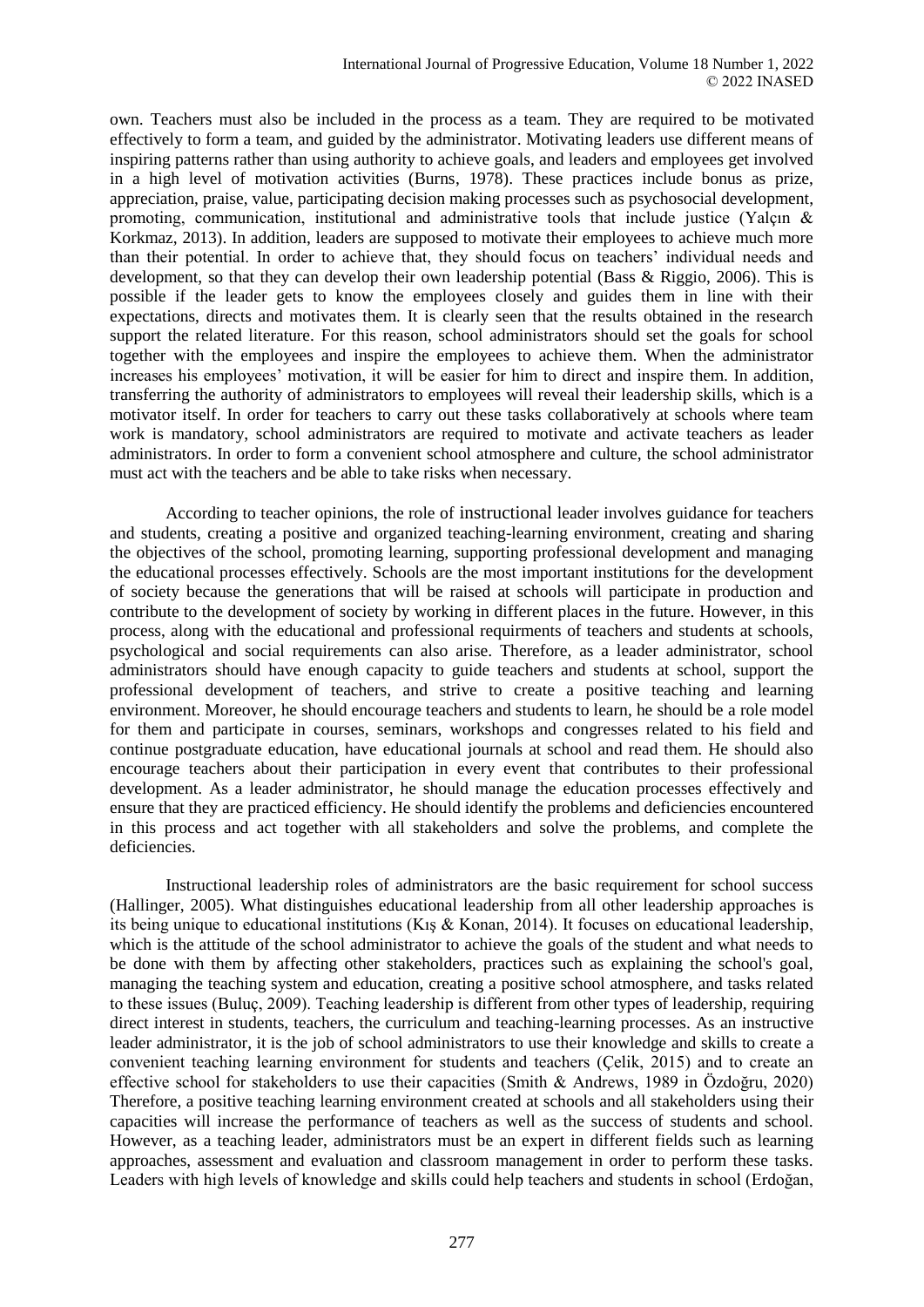2006). The responsibility of an education leader is to ensure the implementation of the curriculum by focusing on teaching and learning at school, to provide that stakeholders contribute to the implementation of school goals, and to give responsibilities to stakeholders that will result in success. Administrators should be able to create an appropriate school environment, interact with teachers and provide that teachers train students for the purposes of the school in order to develop students in all aspects by keeping up with innovations (Gökyer, 2010). As a leader administrator, school administrators should create a friendly and reliable school atmosphere in which all teachers work willingly. For students to obtain a good education, they must meet these conditions (Kaya, 2008). They should also support teachers in all conditions (May & Spovitz, 2011) by providing them an opportunity to improve themselves (Leithwood, 2016). In this context, it can be stated that the results obtained in this research are in line with educational characteristic of leaders in the literature. Therefore, in the 21st century, school administrators should be able to create a convenient teaching learning environment at schools by guiding teachers and students. In addition to their official duties, they should encourage teachers and students to make the school a learning institution and support the professional development of teachers. An administrator who could not meet the needs of teachers and students, who could not create a positive teacher learning environment and who could not contribute to the professional development of teachers possibly could not achieve success at school. For this reason, school administrators should have enough time to perform these practices because most school administrators spend time on dealing with bureaucratic requirements rather than performing schoool practices. As a matter of fact, Özdoğru (2020) also emphasized that the bureaucratic workload of school administrators must be reduced.

According to teacher opinions, the role of empowering leader involves the qualities of motivating, contributing to professional development, participating in decisions, transferring authority, providing autonomy and being accountable. Teachers are responsible for performing official duties under existing laws and policies. However, if teachers' motivation levels are increased by their administrators while performing these tasks, they might be more effective and efficient, make more efforts, and thus the success of both students and the school increase. Teachers also need up-to date professional knowledge, skills, methods and techniques. Leader administrators can also support teachers by contributing to their professional development when neccessary. Teachers' participation in decision making processes is also important for supporting them because if they participate in these processes they will be more willing to take responsibilities in practicing. On the other hand, if the school administrators take the decision individually and ask the teachers to implement these decisions, both efficiency of the teachers will decrease and the success of the practices will not be at the desired level. Although most practices at schools are the implementation of central decisions, school administrators should ensure that teachers participate in decision-making processes and be autonomous in their work, especially in educational studies. Thus, as the leader administrators, they will both implement the decisions taken by the supreme institution and provide that projects, activities and activities will be carried out in accordance with the characteristics of the students and teachers by participating them in decision making processes and giving them autonomy on a school basis and thus meet the needs of the school and society. Along with implementing the official procedure, the leader administrator must be able to meet the needs and expectations of students, schools and society by strengthening teachers. As the empowering leader administrator, school administrators will also empower teachers by offering them an opportunity to question decisions and providing them feedback about the practices at the school and the functioning of the school. By doing so, they will not only increase teaches's levels of happiness but also their occupational satisfaction and productivity (Aktaş, 2008). Empowering leaders implement reinforcing strategies on new, creative and autonomous work by ensuring that the institution displays effective performance (Çavuş, 2006). Empowering leaders are the ones who empower the employees in a realistic and dynamic style by providing authority, responsibility in a visible and consistent manner, (Bodner, 2005).

According to research, the role of a visionary leader involves foreseeing the future, creating vision and directing it to the employees, analyzing the events and improving the institution. Every school with specific goals has a road map to achieve these goals. The vision of the school administrator is important in achieving these goals because the school administrator could determine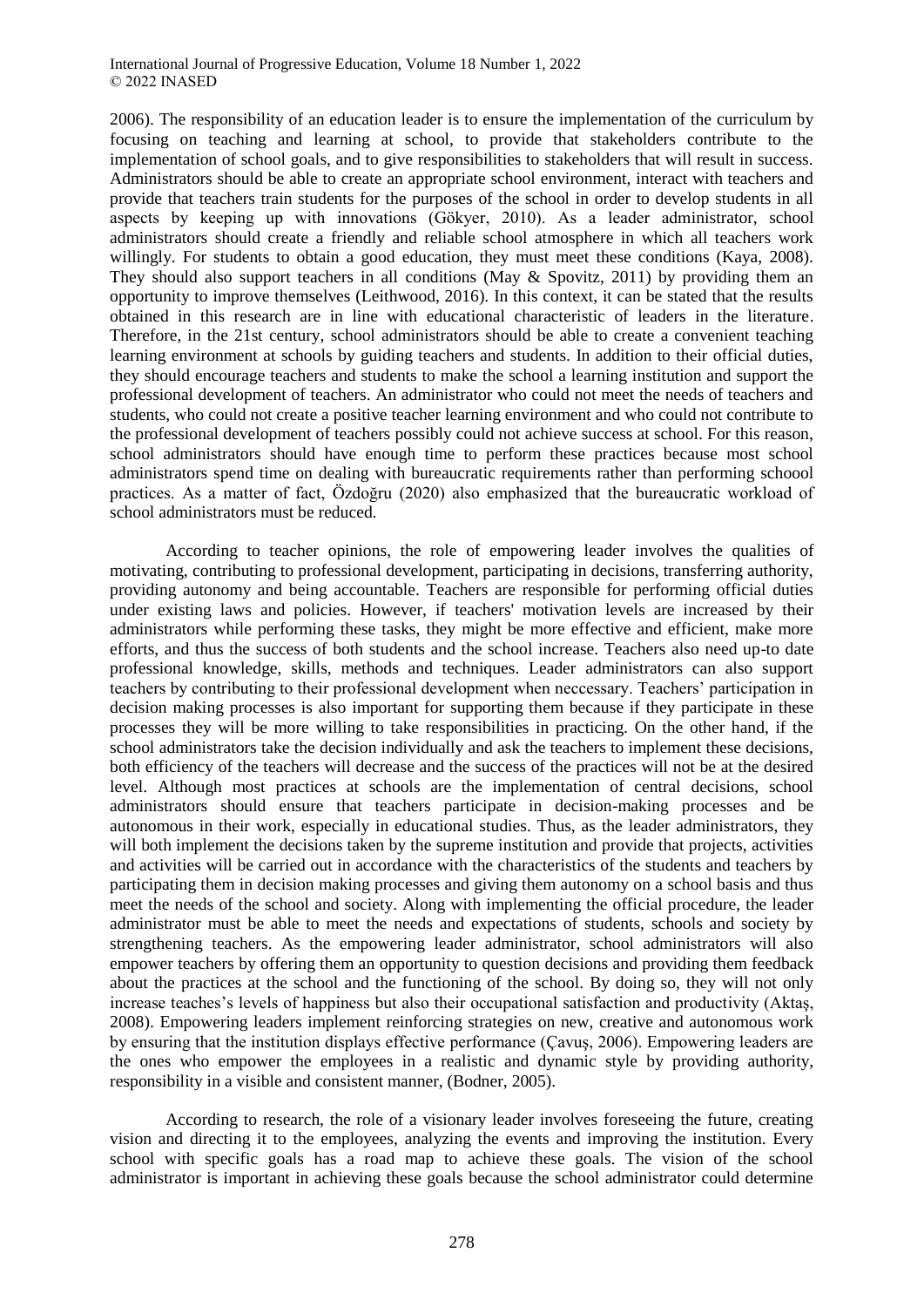the point that the school wants to reach and inform teachers, students and other school stakeholders about this, so that he could motivate them. The role of the leader is to create vision and effectively spread it by setting clear goals (Cormican & Sullivan, 2004). Şişman and Turan (2002) supported the results of this research and stated that leadership is a process that involves foreseeing the future and setting realistic goals and creating vision for the future of the institution thanks to leader administrator's motivating skills in achieving the goals and creating a vision. Similarly, Erdoğan (2006) stated that it is important to set future goals and express them to employees in order to inspire and activate employees. As a matter of fact, school management no longer means implementing legislation and maintaining the authority or taking on the role of traditional and autocratic administrator; but taking on new roles about globalization, information technology, scientific attitudes and characters, instutional learning and total quality management (Göl & Bülbül, 2012). The administrator is obliged to create the school atmosphere accordingly by determining the mission and vision of his school, improving the cooperation environment and understanding the management of the school, and also designing how to apply them (Okutan, 2003). A school administrator should foresee the future, create a vision accordingly (Yıldız & Ertürk, 2019), share the vision with the teachers and create a school atmosphere to achieve this.

In the research; appreciation, assisting, providing resources, making decision collaboratively and providing emotional support are identified as the characters of a supportive leader. Teachers expect to be appreciated. When they are appreciated, this increases their motivation and they can be more diligent in their work. It is crucial for school administrators to support the practices at school and to make the decisions collaboratively with the teachers in terms of the efficiency of work because it is easier for teachers who participate in the decision making processes to adopt and implement the decisions made. Similarly, Göksoy (2014) stated that an administrator can be considered as successful if he can participate in the decision making processes conveniently in a school environment. It is essential for him to participate in these processes in order to achieve the goals by motivating teachers and increasing their performance (Delice & Gül, 2012). By doing so, the supporting characteristics of school administrators will also make it easier for them to be perceived as leader administrators. Teachers may also need material and emotional support while performing educational practices. Along with providing resources such as material to use in the classroom, for instance, teachers expect a school administrator to be frank and honest, in a way that makes them feel like he trusts and cares about them. All things considered, as a supportive leader administrator, school administrators should support teachers both in providing materials and giving them emotional support. As a matter of fact, Littrell, Billingsley and Cross (1994 in Savaş, 2016) also indicated that administrators should appreciate the practices performed by teachers, make teachers feel that they are valued members of the school, take their opinions into account, and provide them with necessary materials and resources to carry out effective teaching practices. Teachers supported by school administrators adopt the school's objectives more, and their feelings of commitment to the school increase (Şama & Kolamaz, 2011). In this context, the efforts of school administrators as supportive leader to support teachers constantly will ensure their performing more effectively and diligently.

According to research, the role of leader administrators involve: having ethical leadership characteristics consisting of fair and reliable attitudes at an equal distance to everyone, contributing to the professional development of teachers, creating an appropriate instutional atmosphere for the convenient functioning of the educational process at school, guiding teachers and students, supporting them by increasing the motivation of teachers and other employees, acting with teachers by taking risks when necessary and displaying innovative and visionary characteristics. These characteristics will contribute to the development of school culture and the formation of a convenient school atmosphere. In order for school to improve its educational processes and quality of itself at an international level, it is required to provide a constant development which is only possible when school administrators display leader characteristics.

Based on the findigs of the study, the implatications are as follows:

1-School administrators;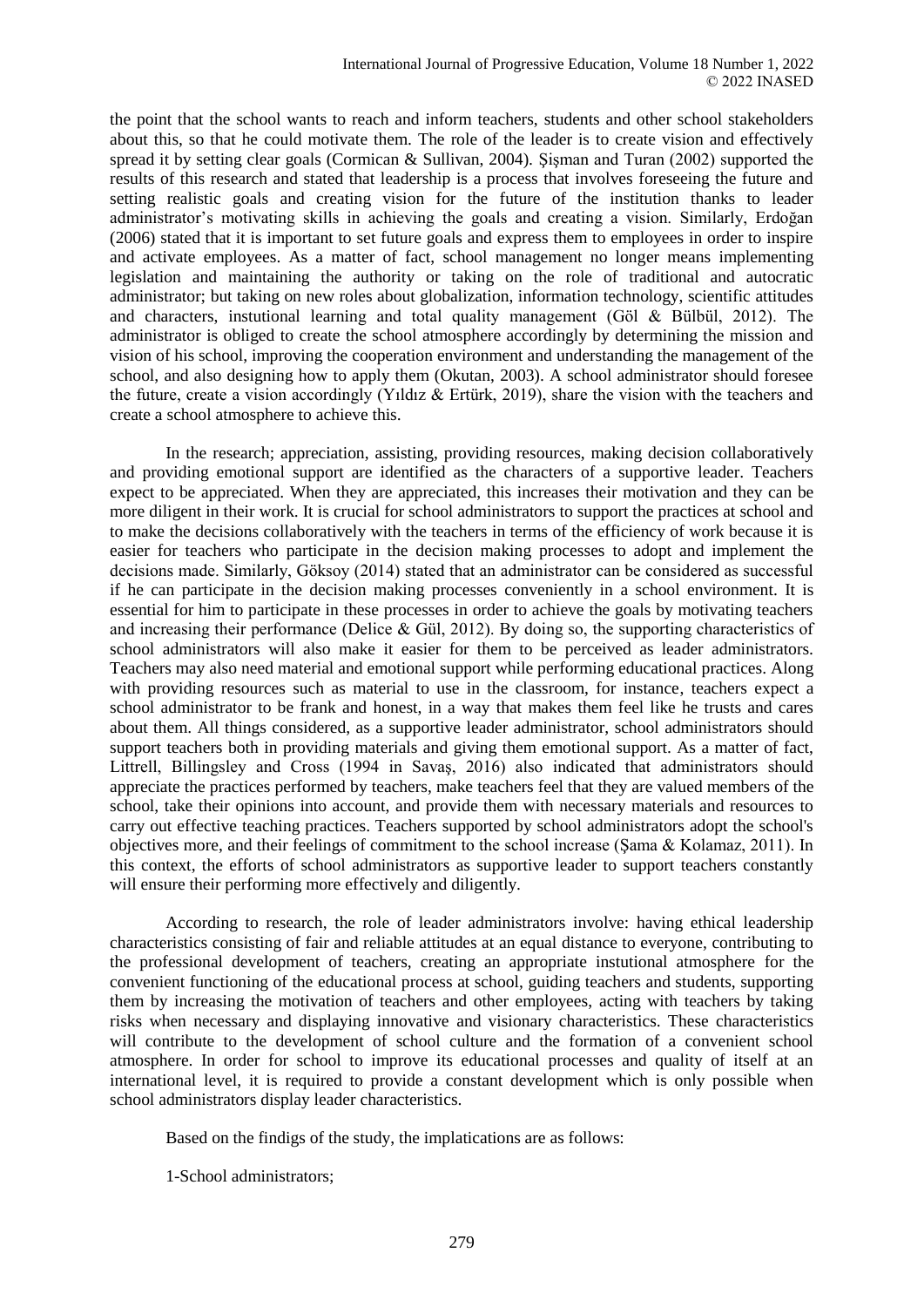- An ethical leader administrator is supposed to be fair, reliable, constructive, patient, courageous, understanding, and democratic.
- A facilitating leader administrator is supposed to guide teachers in determining goals and objectives, create an environment for solving problems and be open to suggestions, help students and teachers learn and support their learning; ensure that activities and objectives are carried out collaboratively, aim to facilitate all work performed at school, provide the teacher with autonomy in their duties, and create a school atmosphere that allows teachers to express their views.
- An empowering leader administrator is supposed to increase teachers' motivation, contribute to their professional development and support them, involve them in desicison making processes, transfer authority when necessary and be accountable to teachers and all stakeholders during his duties.
- An instructor leader administrator is supposed to guide teachers and students, strive for positive and convenient teaching environments, support the professional development of teachers by promoting learning, identify mistakes and missing practices and prevent errors by managing the educational process effectively.
- An innovative leader administrator is supposed to be receptive, come up with new ideas an take risks when necessary.
- A leader administrator needs to be motivating to inspire, activate, guide and direct teachers. This can be possible wih the sustainable professional development of administrators.
- A supportive leader administrators is supposed to appreciate teachers, help them, provide resources, make decisions collaboratively and support them emotionally.
- A visionary leader administrator is supposed to have the ability to create a vision, foresee the future and adopt practices that would increase school success.

2- In addition to their offical roles, leader administrators benefit from their characters as facilitating, empowering, instructive, innovative, motivating and supportive which will ensure a convenient school atmosphere and culture as well as providing schools to be open to developments.

3- In order for school administrators to gain leadership managerial characteristics; Ethical leadership, visionary leadership, instructional leadership, facilitating and supportive leadership, innovation and change, teacher empowerment, and motivation can be given seminars, and they can participate in workshops, conferences and congresses related to these issues.

### **REFERENCES**

- Akbaba, A., & Sarıkaya, A. (2017). The determination of the connection between high school managers' ethic leadership characteristics and organizational trust Perceptions. (Van City Example). *International Journal of Turkish Educational Sciences, 2017*(8), 285-315.
- Aktaş, Y. (2008).*The role of empowering staff in human resources management: A case study.* Unpublished Master Thesis, Sakarya University Institute of Educational Sciences, Sakarya.
- Aytaç, T. (2000). *School-centered management.* Ankara: Nobel Publishing.
- Baki, A., & Gökçek, T. (2012). General overview of mixed method researches. *Electronic Journal of Social Sciences, 11*(12), 1-21.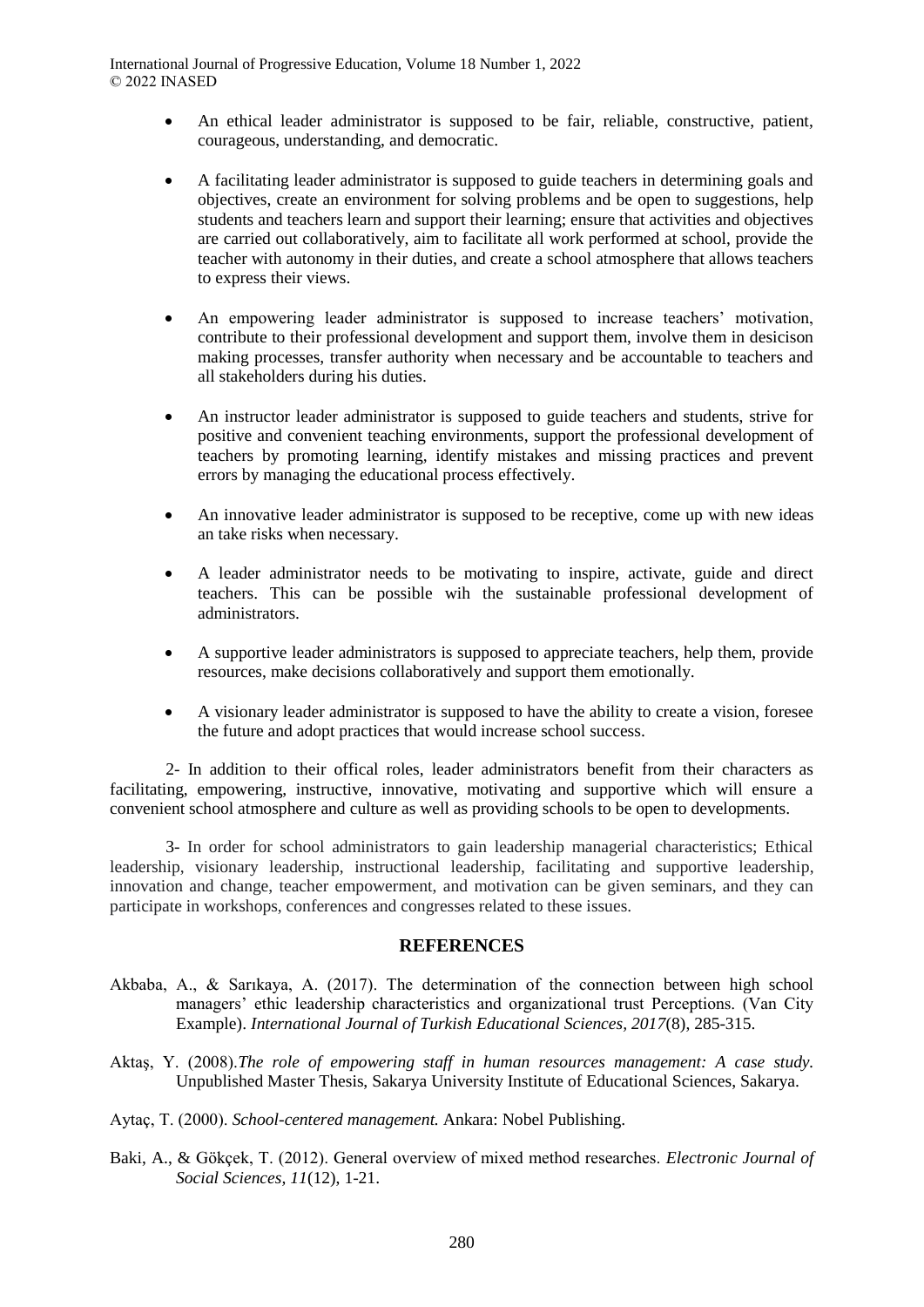- Balcı*,* Y. (2009). *The analysis of relationships between teachers and managers of organizational commitment with educational and transformational leadership behaviours of managers in primary school*. Unpublished Master Thesis, Ege University Institute of Social Sciences, İzmir.
- Bass, B. M., & Riggio, R. E. (2006). *Transformational leadersihip.* NJ: Lawrence Erlbaum Associates.
- Bens, I. (2007). The ten essential processes of facilitative leaders. *Glob. Bus. Org. Exc., 26*, 38-56. doi:10.1002/joe.20163.
- Bodner, S. L. (2005). *Design and empirical analysis of a model of empowering leadership.* PhD dissertation, University of North Texas, Denton, USA.
- Bolanle, A. O. (2013). Principals' leadership skills and school effectiveness: The case of South Western Nigeria. *World Journal of Education*, *3*(5), 26-33.
- Boonla, D., & Treputtharat, S. (2014). The relationship between the leadership style and school effectiveness in school under the office of secondary education area 20. *Procedia-Social and Behavioral Sciences*, *112,* 991-996.
- Buluç, B. (2009). The relationships between organizational commitment and leadership styles of principals based on elementary school teacher's perceptions. *Educational Administration: Theory and Practice, 15*(57), 5-34.
- Burns, J. (1978). *Leadership.* NY: Haroper and Row.
- Bülbül, T. (2012). Efficacy beliefs of school managers regarding innovation management *Trakya University Journal of Social Sciences Institute, 14*(1), 45-68.
- Chou, C., Shen, C., Hsiao, H., & Chen, S. (2010). The influence of innovative organisational management of technological and vocational schools on innovative performance-using organizational innovative climate as the mediator variable. *World Transactions on Engineering and Technology Education, (WIETE), 8*(2), 237-242.
- Cormican, K., & O'Sullivan, D. (2004). Auditing best practice for effective product innovation Management. *Technovation, 24*, 819-829.
- Creswell, J. W. (2015). Qualitative research methods. (M. Bütün & S. B. Demir, Trans. Ed.), Ankara: Siyasal Publishing.
- Çavuş, M. F. (2006). *An application in manufacturing industry on the effects of organizational creativity and innovativeness of employee empowerment applications in companies.* PhD dissertation, Selçuk University Institute of Social Sciences, Konya.
- Çelik, V. (2001). *School leaders of the future.* Turkish National Education Organization and Management National Symposium in 2000, Ankara.
- Çelik, V. (2015). *Educational leadership* (8th Edition). Ankara: Pagem Publishing.
- Delice, M., & Gül, Z. (2012). The investigation of the effects of leadership education on students' leadership attitudes: The Turkish national police example. *Ekev Academy Journal, 16*(52), 15-28.
- Erdoğan, İ. (2006). *School management and teaching leadership.* Istanbul: Sistem Publishing.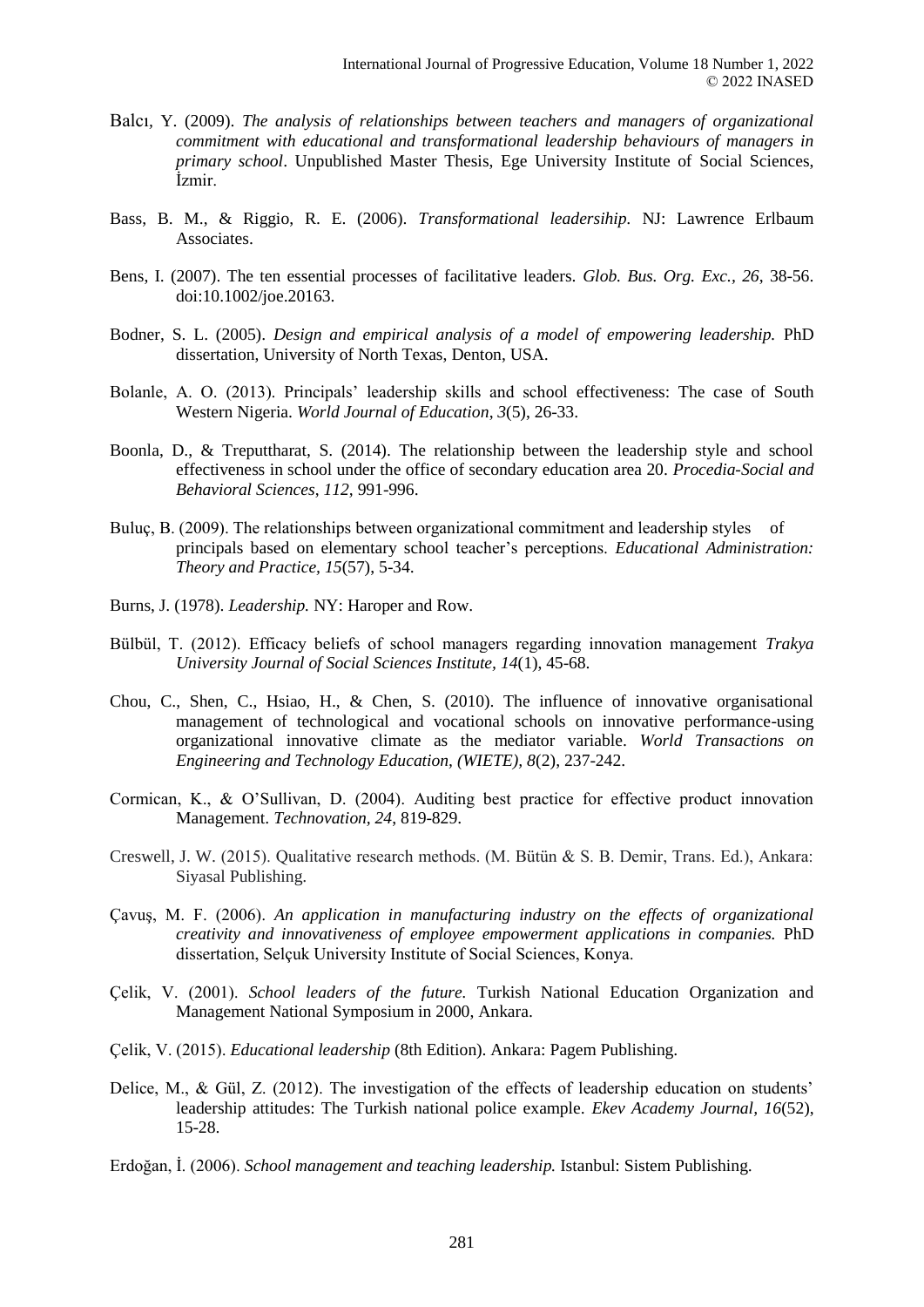- Ertürk, R. (2020). Teacher autonomy: A conceptual analysis. *International Pegem education congress (Ipcedu-2020) full text book in* (s. 452-464). Ankara: Pegem Publishing.
- Fullan, M. (2007). *The New meaning of educational change*. New York: Teachers College Press.
- Goleman, D., Boyatzis, R. E., & McKee, A. (2002). *The new leaders: Transform ing the art leadership of into the science of results.* London: Little, Brown.
- Göksoy, S. (2014). Participation in decision making in school management. *Abant İzzet Baysal University Journal of Education Faculty, 14*(2), 253-268.
- Gökyer, N. (2010). Primary school principals's levels of realizing instructional leadership roles and the factors limiting these roles. *Journal of Ahmet Keleşoğlu Education Faculty, 29*, 113-129.
- Göl, E., & Bülbül, T. (2012). Primary school administrators' perceptions of innovation management competencies. *Mersin University Journal of the Faculty of Education, 8*(2), 97-109.
- Gülşen, C., & Gökyer, N. (2010). Possible factors affecting the implementation of innovations in primary education. Paper presented at the 9th National Primary Education Symposium, Fırat University, Elazığ.
- Gündüz, Y., & Balyer, A. (2012). An investigation of the effective leadership behaviors of school principals. *Journal of Theoretical Educational Science*, *5*(2), 237-253.
- Hallinger, P. (2005). Instructional leadership and the school principal: a passing fancy that refuses to fade away. *Leadership and Policy in Schools, 4*(3), 221-239.
- Hitt, M. A., Miller, C. C., & Colella, A. (2006). *Organizational behavior: A strategic approach.*  Hoboken, NJ: Wiley.
- Hoy, W. K., & Miskel, C. G. (2012). *Educational management: Theory, research and practice.* (Trans. Ed. S. Turan). Ankara: Nobel Publishing.
- Jaskyte, K. (2004). Transformational leadership, organizational culture, and innovativeness in nonprofit organizations. *Nonprofit Management & Leadership, 15*(2), 153-168.
- [Kark,](https://www.emeraldinsight.com/author/Kark%2C+Ronit) R. (2004). The transformational leader: Who is (s)he? a feminist perspective. *Journal of Organizational Change Management*, *17*(2), 160-176.
- Kaya, G. (2008). *Study of secondary school teachers? opinions regarding the relationship between principals?* Insructional leadership and their decision making abilities. Unpublished Master Thesis, Yeditepe University, Istanbul.
- Kazancıoğlu, M. M. (2008). *Leadership style and school effectiveness of top managers in private schools: İstanbul sample.* Unpublished Master Thesis, Yeditepe University Institute of Social Sciences, Istanbul.
- Kış, A., & Konan, N. (2014). A meta-analysis of gender differences in terms of teacher views on the instructional leadership behavior of Principals. *Educational Sciences: Theory & Practice, 14*(6), 2129-2145.
- Kurt, T. (2009). *Examination of relationships between transformational and transactional leadership styles of school principals and collective efficacy and self-efficacy of teachers*. PhD Dissertation, Gazi University Institute of Educational Sciences, Ankara.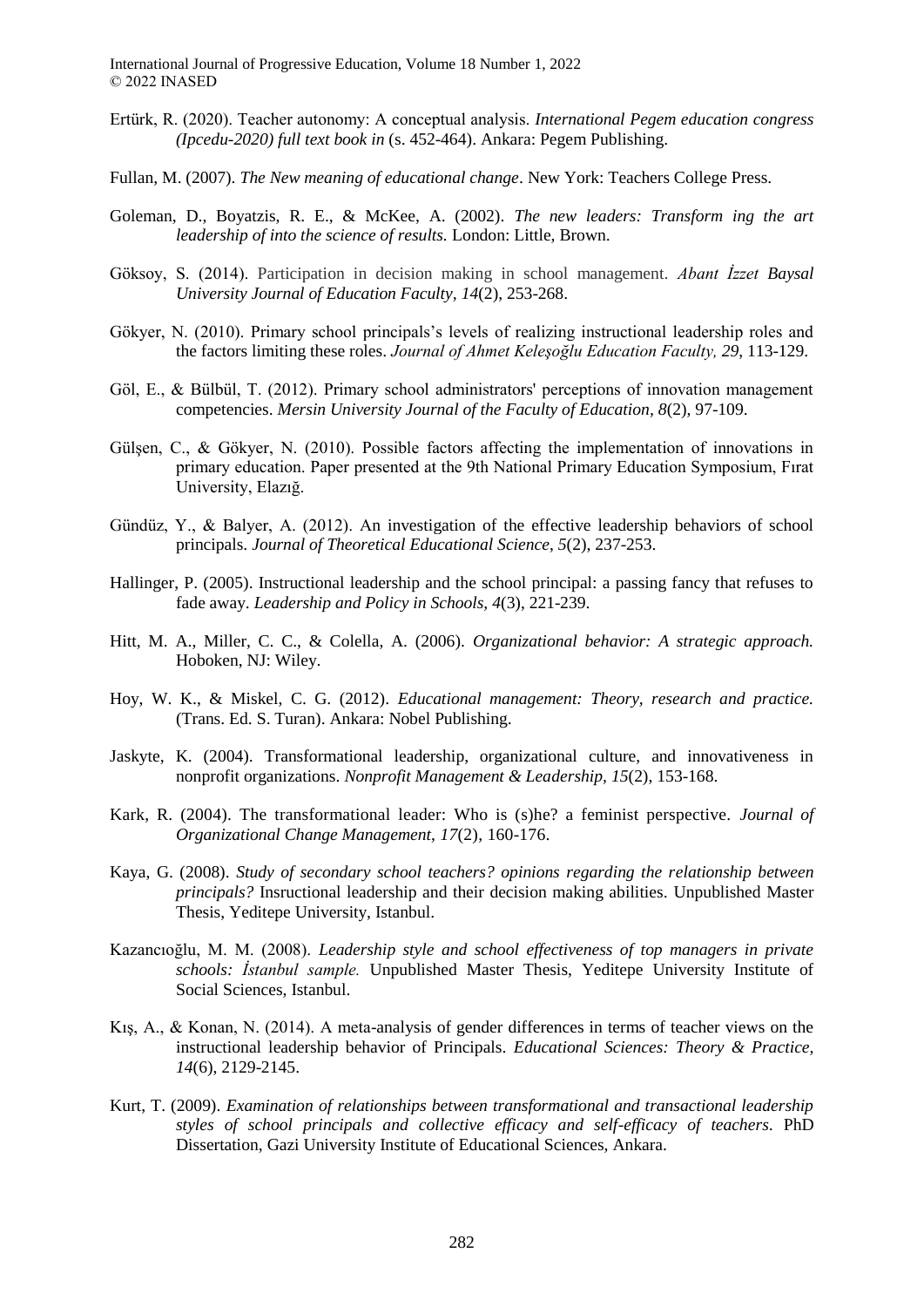- Lashway, L. (1997). Leardership Styles and Strategies. In Smith. S.C. and Piele, P.K.(Eds.), School Leadership: Handbook for Excellence, University of Oregon: ERIC Clearinghouse on Educational Management, Third Edition.
- Leithwood, K. (2016). Department-head leadership for school improvement. *Leadership and Policy in Schools, 15*(2), 117-140.
- Liu, P. (2013). A transformational school leadership model in chinese urban upper secondary schools. *ISEA*, *41*(3), 73-94.
- Maxwell, J. (1996). *Qualitative research design.* Thousand Oaks, CA: Sage.
- May, H., & Supovitz, J. A. (2011). The scope of principal efforts to ımprove instruction. *Educational Administration Quarterly, 47*(2), 332-352.
- Miles, M. B., & Huberman, M. A. (1994). *An expanded source book qualitative data analysis.*  London: Sage.
- Monahan, K. (2012). A review of the literature concerning ethical leadership in organizations. *Emerging Leadership Journeys*, *5*(1), 56-66.
- Okutan, M. (2003). Administrative behavior of school principals. *Journal of National Education, 157,* 226-236.
- Quigley, J. V. (1998). Vision: Creation, development and protection. (Translation: B. Çelik), Istanbul. Epsilon Publishing Speed. Tic. Singing. Ltd. Şti.
- Özdemir, S., & Sezgin, F. (2002). Effective schools and teaching leadership. *Kyrgyzstan Turkey Manas University Journal of Social Sciences, 3,* 266-282.
- Özdoğru, M. (2020). *The relationship between school administrators' ınstructional leadership behaviors and their institutional reputation perceptions.* PhD Dissertation, Gazi University Institute of Educational Sciences, Ankara.
- Patton, M. Q. (2014). *Qualitative research and evaluation methods.* (M. Bütün & S. B. Demir, Trans. Ed.), Ankara: Pegem Academy.
- Pehlivan, İ. (2001). *Managerial professional and organizational ethics.* Ankara: Pegem A Publishing.
- Peker, Ö., & Aytürk, N. (2000). *Effective management skills.* Ankara: Yargı Publishing.
- Patterson, F., Kerrin, M., & Gatto-Roissard, G. (2009). Characteristics and behaviours of innovative people in organisations. NESTA Research Report, http://www.nesta.org.uk/library/ documents/characteristics-inno-orgsinterim-report.pdf, (21.01. 2019).
- Randolph, W. A. (2000). Re-thinking Empowerment: Why, is it so Hard to Achieve? *Organizational Dynamics, 29*(2), 94-107.
- Sabuncuoğlu, Z., & Tüz, M. (2001). *Organizational psychology.* Bursa: Ezgi Publishing.
- Savaş, G. (2016). *Relationship between supportive behaviours of school principals and teacher leadership and examining according to some variables.* Master Thesis, Gazi University Institute of Educational Sciences, Ankara.